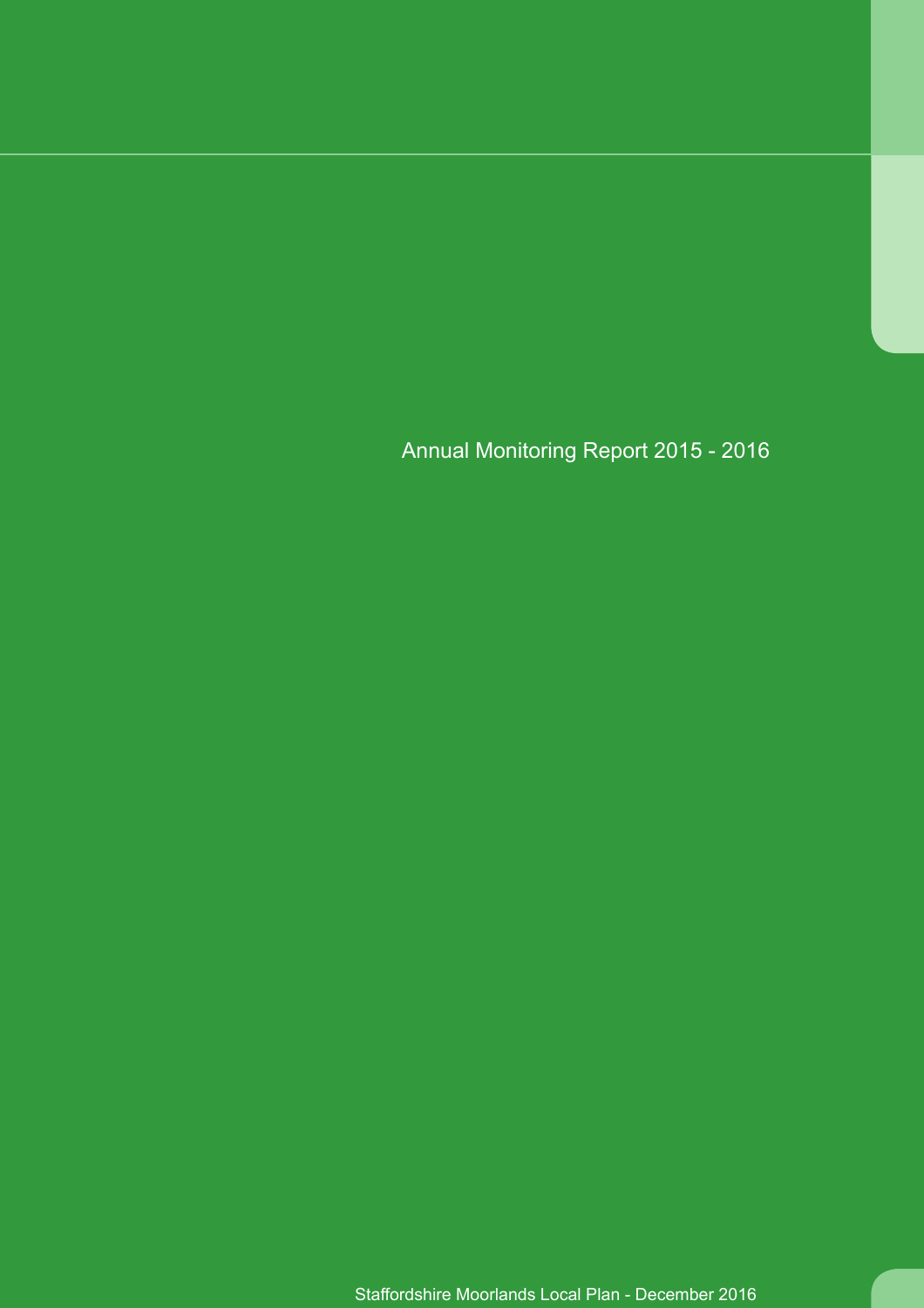| 1 Introduction                         | 4  |
|----------------------------------------|----|
| 2 Timetable                            | 6  |
| <b>3 Housing Progress</b>              | 10 |
| 3.1 Open Space                         | 12 |
| 4 Duty to Co-operate                   | 14 |
| 5 Statement of Community Involvement   | 18 |
| 6 Neighbourhood Planning               | 21 |
| <b>7 Community Infrastructure Levy</b> | 24 |
| 8 Self Build Register                  | 26 |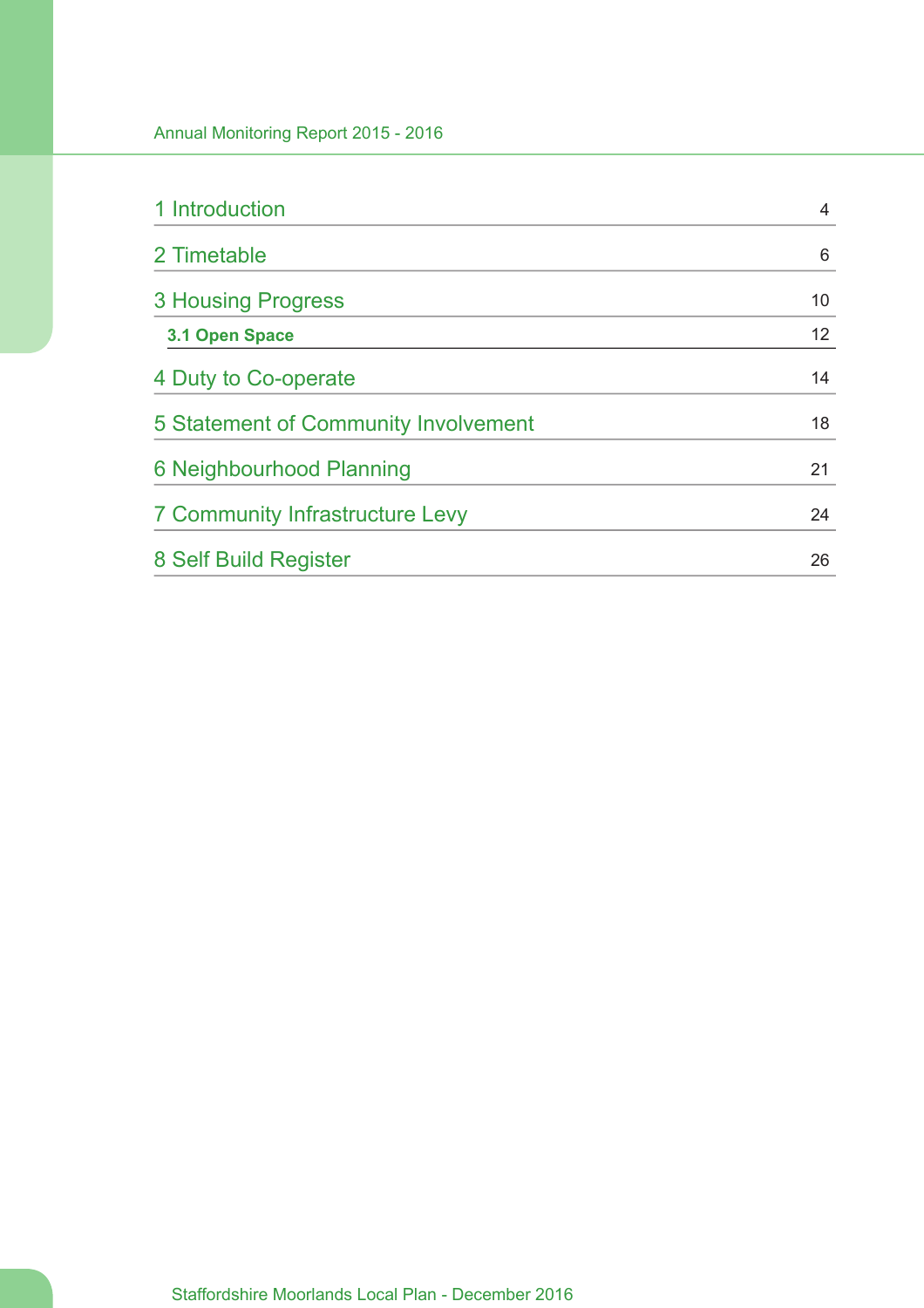Introduction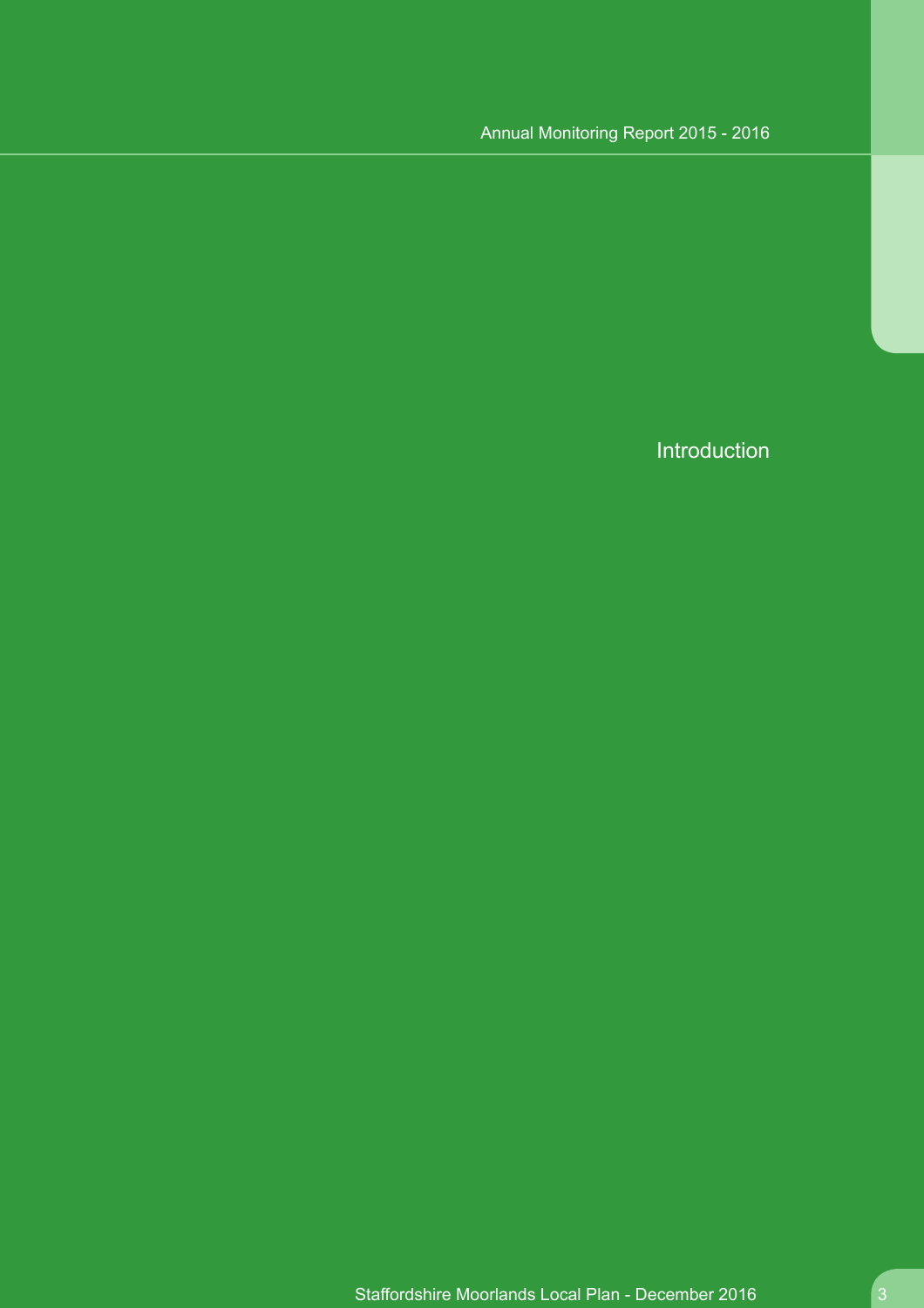## **1 Introduction**

**1.1** This Annual Monitoring Report (AMR) produced by Staffordshire Moorlands District Council covers the 12 month period from 1 April 2015 - 31 March 2016. Due to resources available it is a slimmed down version compared to previous reports produced.

**1.2** The report covers the following aspects outlined in the Town and Country Planning (Local Planning) (England) Regulations 2012:

- Details of the Local Development Scheme and how the Council is performing against  $\bullet$ time scales and milestones for preparing LDF documents as set out in the document;
- Details of progress towards the housing requirement and the number of new affordable homes provided;
- The Duty to Co-operate;
- The Statement of Community Involvement;
- Neighbourhood Planning; and
- The Community Infrastructure Levy  $\bullet$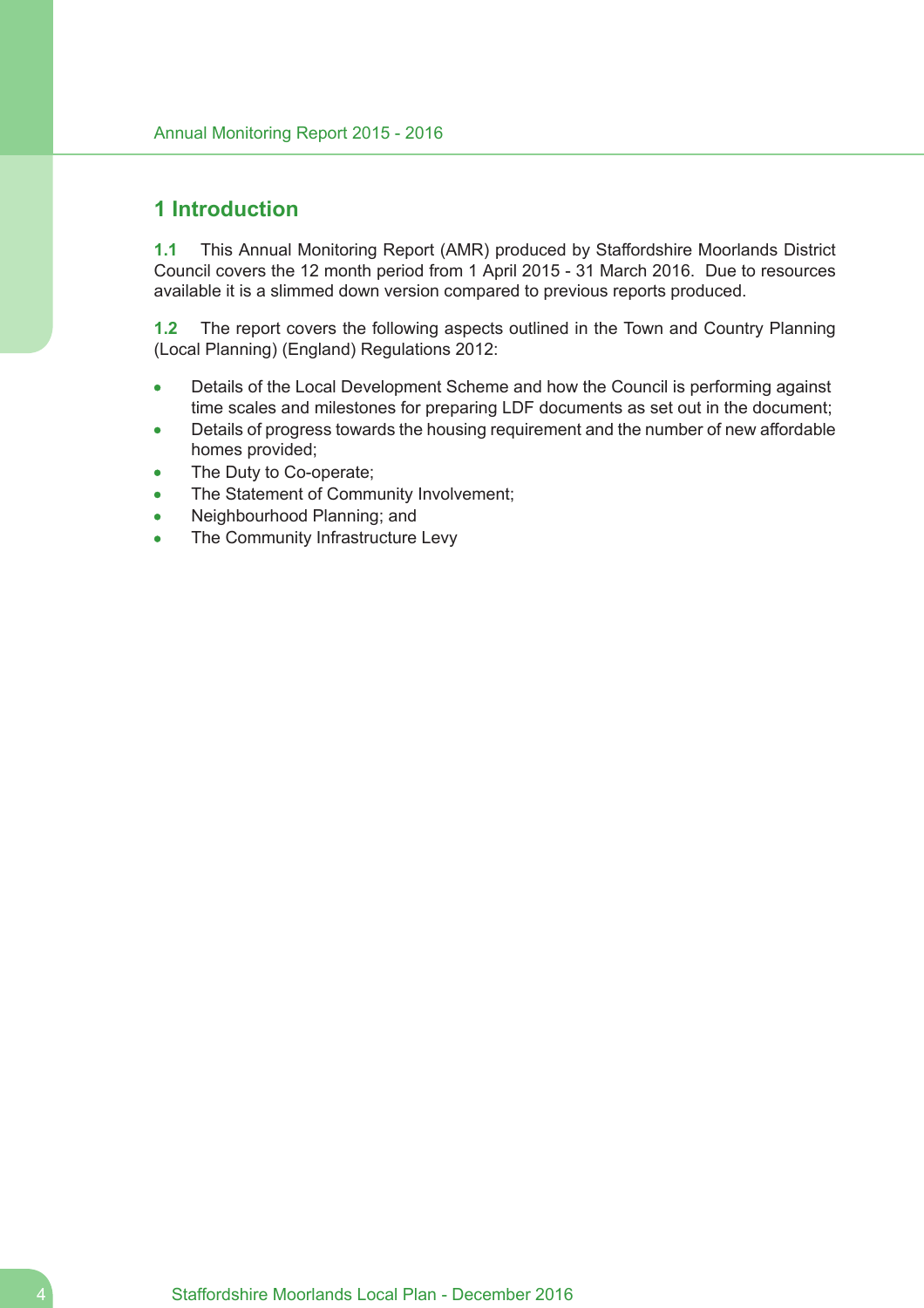**Timetable**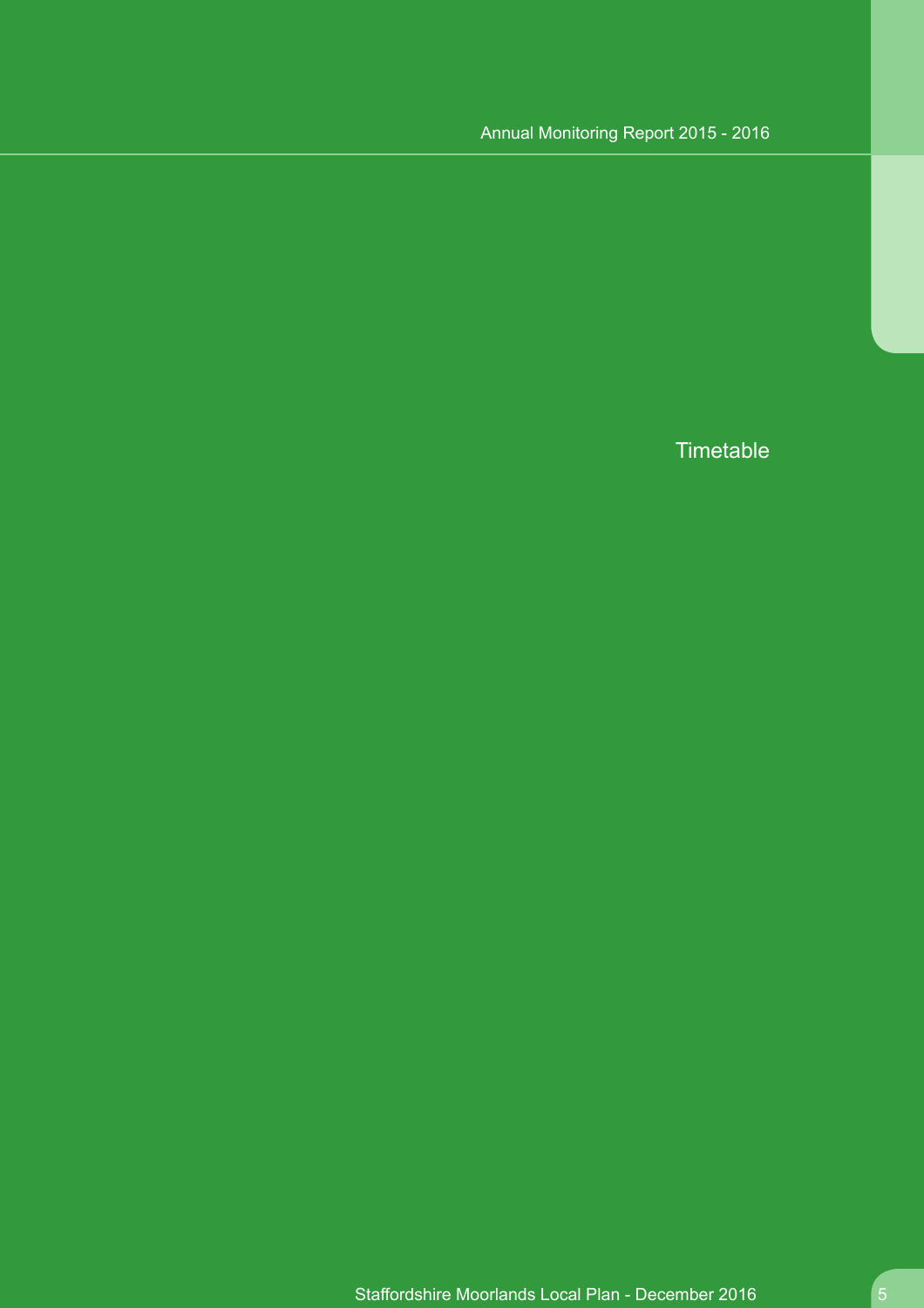# **2 Timetable**

## **Local Development Scheme**

**2.1** The Planning and Compulsory Purchase Act 2004 (amended by the Localism Act 2011) introduced the requirement for councils to prepare and maintain a Local Development Scheme (LDS). The LDS specifies the documents which, when prepared, will comprise the Local Plan for the area. It must be made available publicly and kept up to date. It is important that local communities and interested parties can keep track of progress. Local planning authorities should publish their LDS on their website.

**2.2** Following changes to the Regulations in 2009, there is no longer a requirement for Supplementary Planning Documents (SPDs) to be listed in the Local Development Scheme. Whilst this LDS continues to include SPDs in order to provide information on their content, the timetable for the production of SPDs in this LDS is indicative only. An up-to-date timetable is published on the Council's website where 'real time' information on the progress of all planning documents is given.

**2.3** The council prepared its first LDS in 2005, and issued updates in 2007 and 2011. The current LDS was agreed and brought into effect by the Council on 25th July 2012, a revised timetable for the Site Specific Allocations DPD was approved in December 2015.

| LDF adopted documents at 31 March 2014     |                                       |             |  |  |  |  |
|--------------------------------------------|---------------------------------------|-------------|--|--|--|--|
| <b>Document Type</b>                       | <b>Name</b>                           | <b>Date</b> |  |  |  |  |
| Development Planning<br><b>Documents</b>   | Core Strategy                         | March 2014  |  |  |  |  |
|                                            | Biddulph Town Centre Area Action Plan | Feb 2007    |  |  |  |  |
|                                            |                                       |             |  |  |  |  |
| Supplementary Planning<br><b>Documents</b> | Cheadle Town Centre Masterplan        | Mar 2014    |  |  |  |  |
|                                            | Leek Town Centre Masterplan           | Mar 2014    |  |  |  |  |
|                                            | Churnet Valley Masterplan             | Mar 2014    |  |  |  |  |
|                                            | Local Heritage Register               | Feb 2008    |  |  |  |  |
|                                            | Windows and Doors                     | Aug 2006    |  |  |  |  |
|                                            |                                       |             |  |  |  |  |

### **Table 2.1**

**2.4** The LDS anticipated that the Core Strategy would be adopted in April 2013. Following the hearing sessions in February 2013 and the Inspector's interim conclusions, the Council produced main modifications which were considered necessary to make the Core Strategy sound in planning terms. Consultation on the main modifications were undertaken between June and August 2013. The Inspectors final report was received on 2nd January 2014 and the Plan was adopted on the 26th March 2014. The adoption of the Leek and Cheadle Town Centre Masterplans and the Churnet Valley Masterplan were also later than anticipated because of delays to the Core Strategy timetable.

**2.5** The 1988 Alton Towers Supplementary Planning Guidance (SPG) was revoked by Council on the 26 March 2014 as guidance for Alton Towers is now contained in the Churnet Valley Masterplan SPD.

### 6 Staffordshire Moorlands Local Plan - December 2016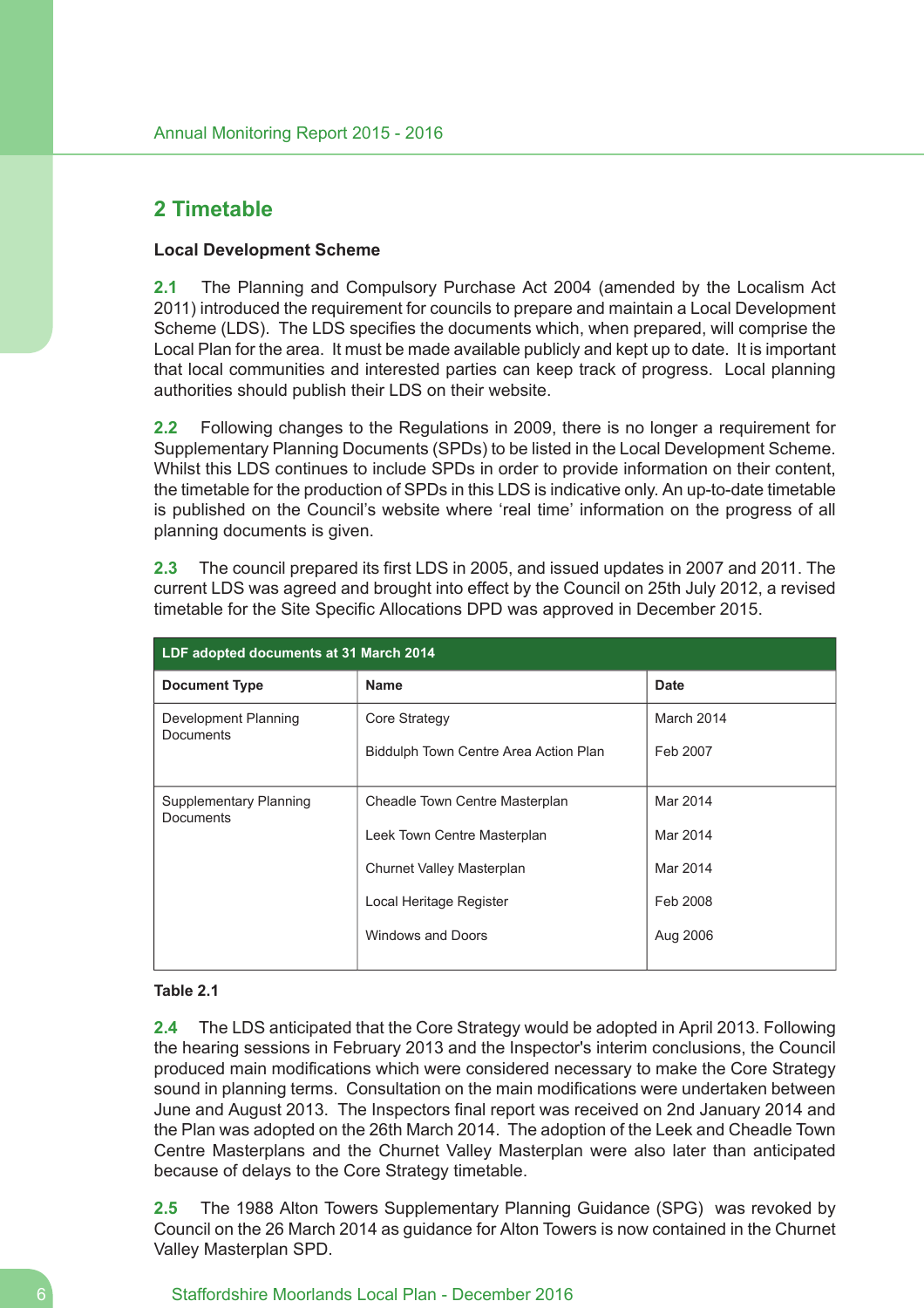## **Staffordshire Moorlands Local Plan and other SPD's**

**2.6** The Core Strategy states that in order to take account of the longer term requirements of the District, the Council will undertake an early and comprehensive review. This will incorporate work underway on Site Allocations in the form of a single comprehensive Local Plan for the plan period 2016 - 2031. The current LDS timetable is out of date and needs to be revised to reflect the new Local Plan timetable. This is expected to be in due course.

**2.7** The table below outlines progress to date on other documents listed in the LDS that have not yet been adopted and the revised work programme for the following 12 months.

| <b>Development Plan Documents (DPDs)</b> |           |                                                                                                                                                                                                                                                                                                                                                                                                                                                                                                                                                                                                                                                                                                                                                                                                                                                                                                                                                                                                                        |  |  |  |
|------------------------------------------|-----------|------------------------------------------------------------------------------------------------------------------------------------------------------------------------------------------------------------------------------------------------------------------------------------------------------------------------------------------------------------------------------------------------------------------------------------------------------------------------------------------------------------------------------------------------------------------------------------------------------------------------------------------------------------------------------------------------------------------------------------------------------------------------------------------------------------------------------------------------------------------------------------------------------------------------------------------------------------------------------------------------------------------------|--|--|--|
| <b>Site Specific Allocations DPD</b>     |           |                                                                                                                                                                                                                                                                                                                                                                                                                                                                                                                                                                                                                                                                                                                                                                                                                                                                                                                                                                                                                        |  |  |  |
| On target?                               | <b>No</b> | The LDS lists the target milestones as follows:<br>Commencement: Underway<br>Public Participation (Reg 18): Underway<br>Publication and Representations Invited (Reg 19): September 2013<br>Submission to Secretary of State (Reg 22): December 2013<br>Examination Hearing April: 2014<br>Adoption: August 2014                                                                                                                                                                                                                                                                                                                                                                                                                                                                                                                                                                                                                                                                                                       |  |  |  |
|                                          |           | The Site Specific Allocations DPD is now the be part of a comprehensive Local Plan<br>which will include both the review of the Core Strategy and site allocations.<br>The timetable is currently under review and a new timetable will be published shortly.                                                                                                                                                                                                                                                                                                                                                                                                                                                                                                                                                                                                                                                                                                                                                          |  |  |  |
|                                          |           | Significant work has been carried out on this document so far.<br>July-September 2015 non-statutory pre-consultation with the general public<br>over site "options" and development boundaries; this also included a call for<br>sites and invited representations over the existing SHLAA database, and also<br>included certain policy areas for review from the adopted Core Strategy.<br>April 2016 Preferred Options Consultation. This consultation included details<br>of the spatial distribution of development, the requirements for housing,<br>employment, retail, gypsy and traveller accommodation, infrastructure and site<br>allocations and development boundaries. The consultation did not include<br>details of proposed policies that will be included in the Local Plan. A separate<br>consultation will be held later regarding policies. This will allow the Council to<br>take potential forthcoming changes to Government policy regarding planning<br>into account along with new evidence. |  |  |  |
|                                          |           | Revised work programme for the following 12 months: Document to be incorporated within a new Local Plan<br>2016 - 2031. A new timetable for Local Plan preparation to be prepared.                                                                                                                                                                                                                                                                                                                                                                                                                                                                                                                                                                                                                                                                                                                                                                                                                                     |  |  |  |

#### **Table 2.2**

| <b>Supplementary Planning Documents (SPDs)</b> |           |                                                                                        |  |  |
|------------------------------------------------|-----------|----------------------------------------------------------------------------------------|--|--|
| <b>Housing Delivery SPD</b>                    |           |                                                                                        |  |  |
| On target?                                     | <b>No</b> | Stage the document is at: Scoping Paper published for consultation Sept - Nov<br>2010. |  |  |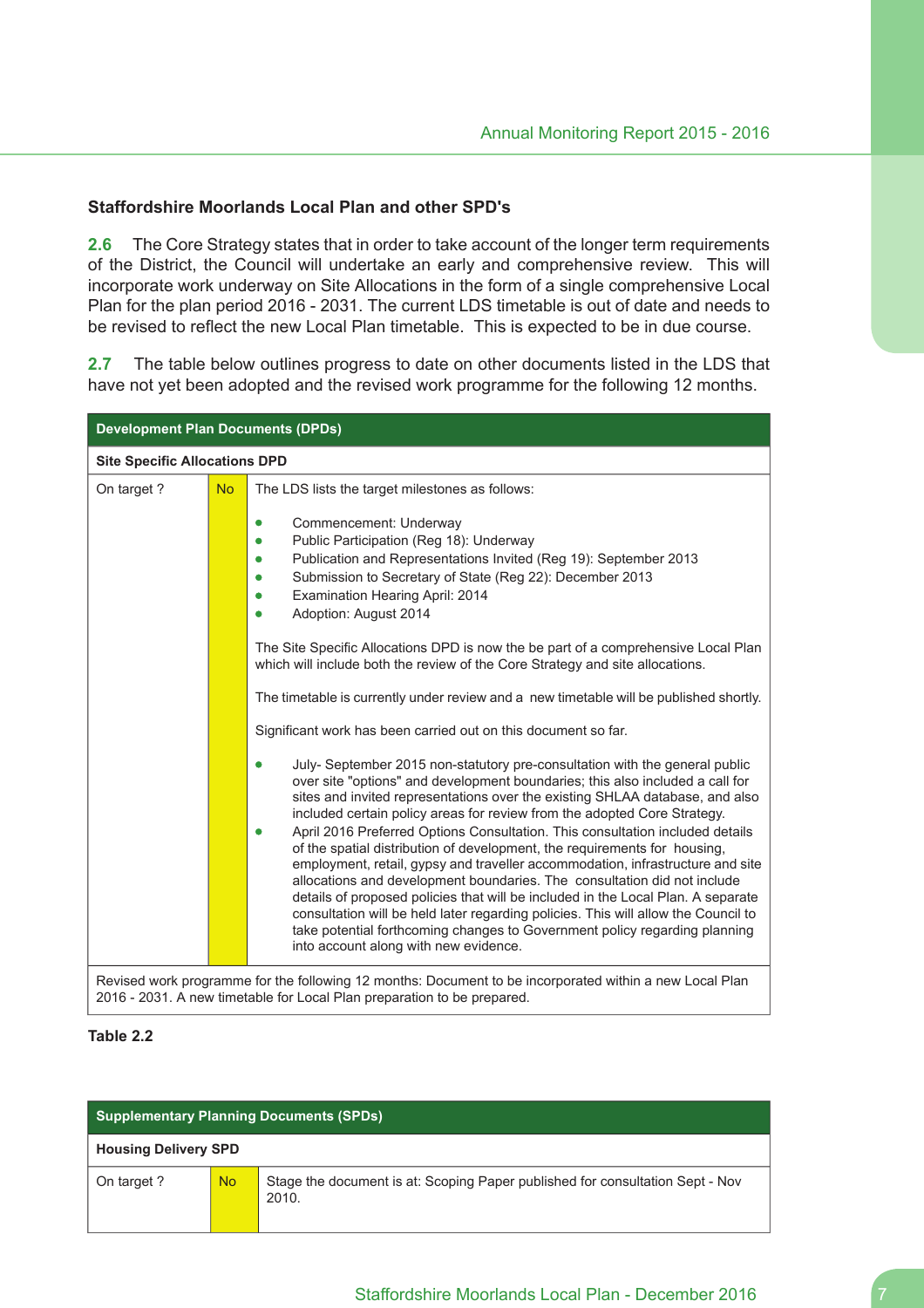|                                                                                                                                                                    | <b>Supplementary Planning Documents (SPDs)</b> |                                                                                                                |  |  |  |  |
|--------------------------------------------------------------------------------------------------------------------------------------------------------------------|------------------------------------------------|----------------------------------------------------------------------------------------------------------------|--|--|--|--|
|                                                                                                                                                                    |                                                | Revised work programme for the following 12 months: to be agreed.                                              |  |  |  |  |
| <b>Open Space, Sport and Recreation SPD</b>                                                                                                                        |                                                |                                                                                                                |  |  |  |  |
| On target?                                                                                                                                                         | <b>No</b>                                      | Stage the document is at: Scoping Paper published for consultation Sept - Nov<br>2010.                         |  |  |  |  |
|                                                                                                                                                                    |                                                | Revised work programme for the following 12 months:                                                            |  |  |  |  |
| <b>Design Guide SPD</b>                                                                                                                                            |                                                |                                                                                                                |  |  |  |  |
| On target?                                                                                                                                                         | <b>No</b>                                      | Stage the document is at: A draft document has been prepared, public consultation                              |  |  |  |  |
|                                                                                                                                                                    |                                                | was carried out in February-March 2016 work is ongoing.<br>Revised work programme for the following 12 months: |  |  |  |  |
| <b>Blythe Bridge RIS Development Brief</b>                                                                                                                         |                                                |                                                                                                                |  |  |  |  |
| On target?                                                                                                                                                         | No                                             | Stage the document is at: Document underway                                                                    |  |  |  |  |
| Revised work programme for the following 12 months: Document is under consideration as part of the Site<br>Allocations part of the Local Plan.                     |                                                |                                                                                                                |  |  |  |  |
| <b>Developer Contributions</b>                                                                                                                                     |                                                |                                                                                                                |  |  |  |  |
| On target?                                                                                                                                                         | <b>No</b>                                      | Stage the document is at: Commencement                                                                         |  |  |  |  |
| Revised work programme for the following 12 months: Preparation of this SPD is currently on hold pending the<br>outcome of the Community Infrastructure Levy work. |                                                |                                                                                                                |  |  |  |  |

**Table 2.3**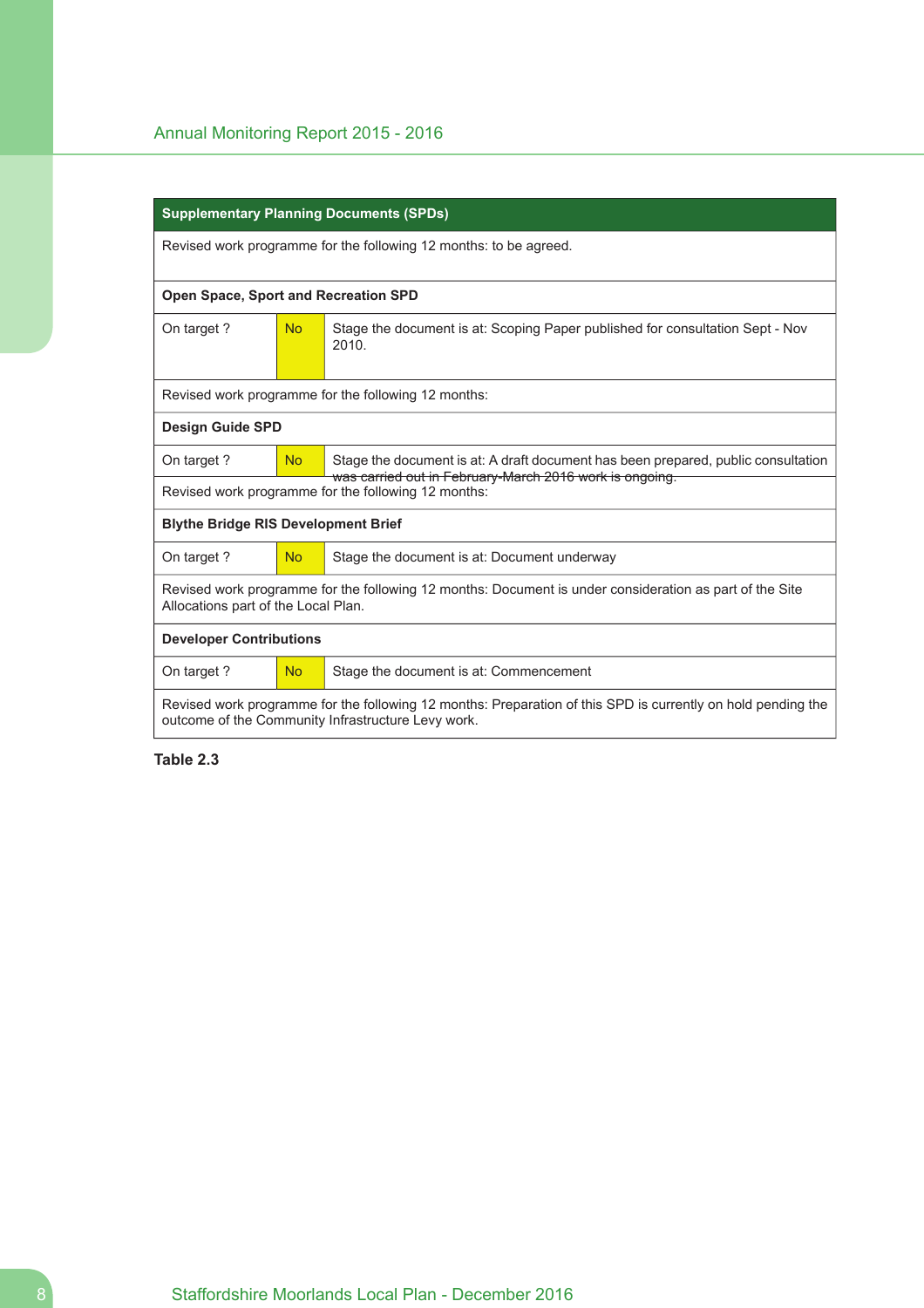# Housing Progress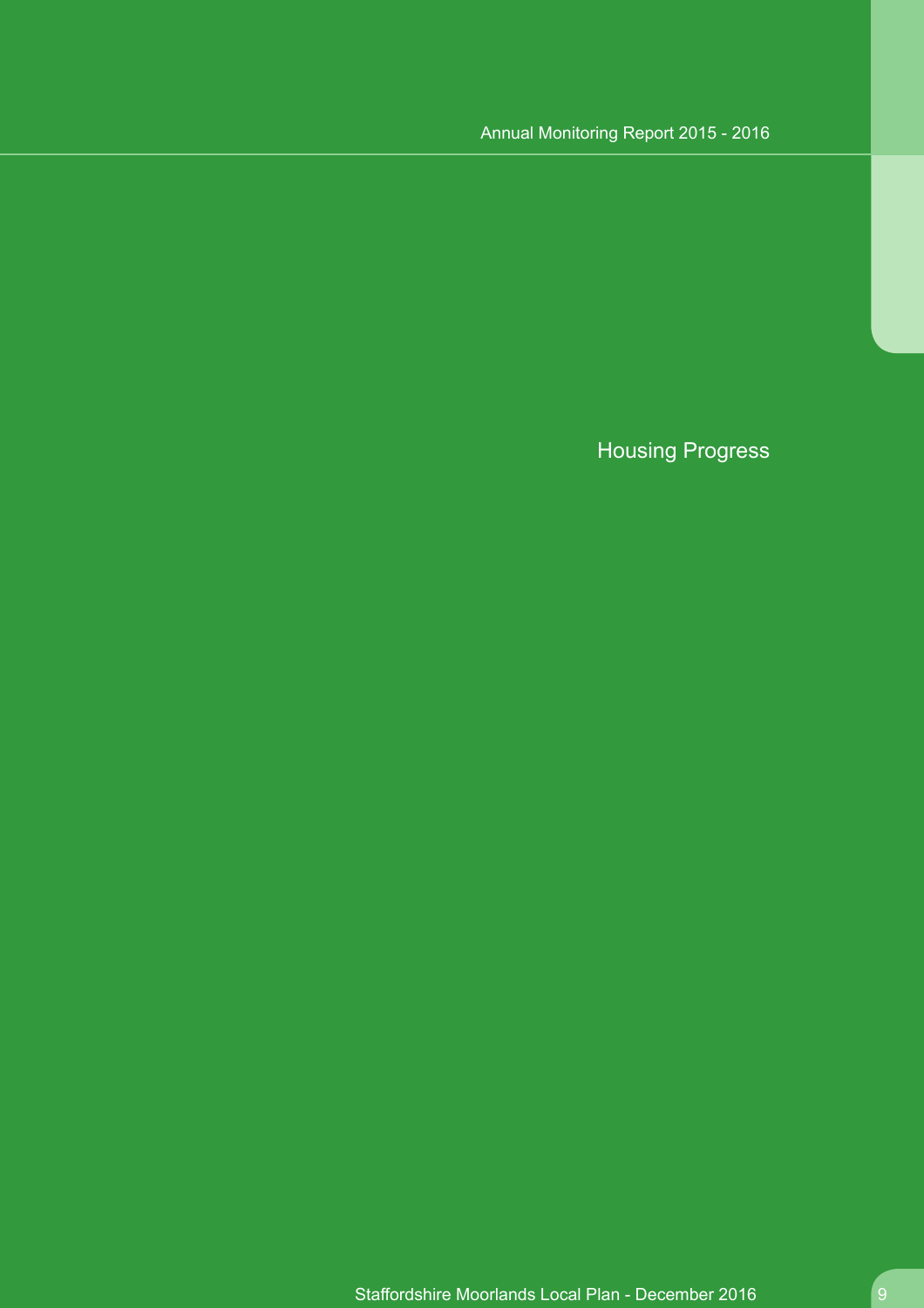# **3 Housing Progress**

## **Housing Completions**

**3.1** There were 99 (net) completions of new housing between 1st April 2015 and 31 March 2016.

| Year    | <b>Gross</b> | <b>Net</b> |
|---------|--------------|------------|
| 2006/07 | 260          | 260        |
| 2007/08 | 265          | 261        |
| 2008/09 | 243          | 236        |
| 2009/10 | 199          | 185        |
| 2010/11 | 116          | 110        |
| 2011/12 | 76           | 58         |
| 2012/13 | 96           | 96         |
| 2013/14 | 124          | 78         |
| 2014/15 | 307          | 278        |
| 2015/16 | 100          | 99         |

**Annual Housing Completions**

#### **Housing Supply 31st March 2016**

| Sub-area        | <b>Commitments</b>                                     | <b>Total Supply</b>                             |              | <b>Total Deliverable Supply</b> |              |            |
|-----------------|--------------------------------------------------------|-------------------------------------------------|--------------|---------------------------------|--------------|------------|
|                 | <b>Balance under</b><br><b>Construction</b><br>(Gross) | <b>Planning</b><br><b>Permission</b><br>(Gross) | <b>Gross</b> | <b>Net</b>                      | <b>Gross</b> | <b>Net</b> |
| Leek            | 207                                                    | 382                                             | 589          | 586                             | 589          | 586        |
| <b>Biddulph</b> | 87                                                     | 62                                              | 149          | 145                             | 149          | 145        |
| Cheadle         | 24                                                     | 186                                             | 210          | 202                             | 210          | 202        |
| Rural           | 159                                                    | 193                                             | 352          | 343                             | 352          | 343        |
| <b>District</b> | 477                                                    | 823                                             | 1300         | 1276                            | 1300         | 1276       |

#### **Definitions**

- **Total Supply** Total Supply over the next 5 years. Comprises of balance of all dwellings under construction and all unimplemented sites with valid planning permission.
- **Total Deliverable Supply** Number of dwellings on sites which are assessed to be  $\bullet$ deliverable over the next five years. Comprises of balance of all dwellings under construction and all unimplemented sites with valid planning permission, but excludes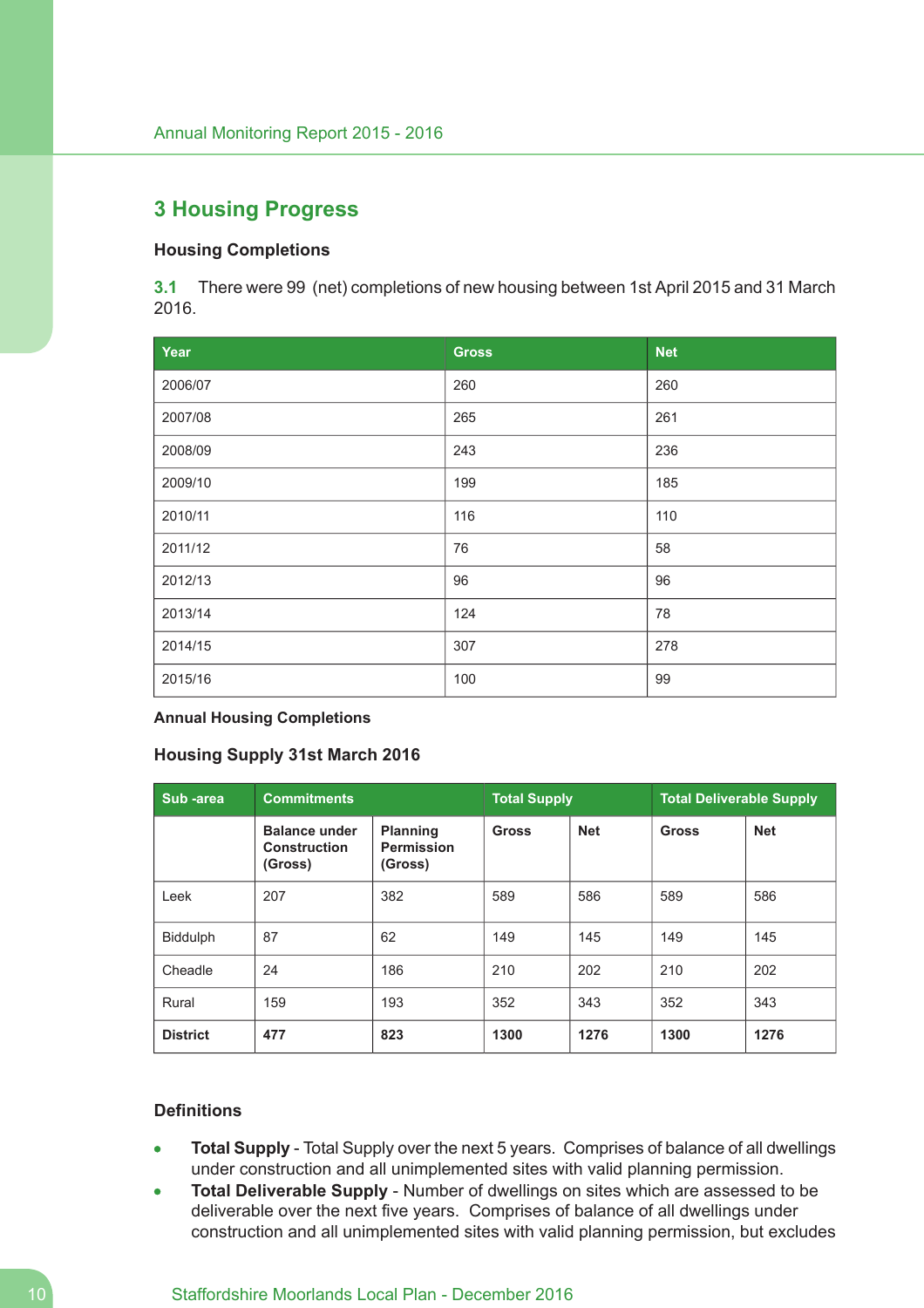uncommitted sites identified in the Strategic Housing Land Availability Assessment which may be deliverable over the next 5 years.

- **Gross** The gross figure includes proposed new build dwellings and gross gains from change of use and conversions.
- **Net** the net figure is the gross figure less any proposed losses through change of use, conversions and demolitions.
- **Sub-area** based on parishes of Leek, Cheadle and Biddulph and other rural parishes.

## **5 Year Land Supply Assessment (20% buffer and shortfall in 5 years with 20% added to shortfall - 300 target) (Sedgefield)**

- **A. Completions from April 2006-31st March 2016 = 1161**  $\bullet$
- B. Under construction as at 31st March 2016 = 477 gross  $\bullet$
- C. Sites with planning permission as at 31st March 2016 = 823 gross  $\bullet$
- D. Losses as at 31st March 2016 = 24  $\bullet$
- **E. Total supply ( B+C-D) + 1276**  $\bullet$
- F. Housing Requirement (2006-2026)\* = 6000  $\bullet$
- G. Annual Requirement [F/20] = 300  $\blacksquare$
- H. Target Completions (April 2006 to 31st March 2016) [Gx10] = 3000  $\bullet$
- I. Current Shortfall [H-A] = 1339  $\bullet$
- **J. 5 year requirement with shortfall [(Gx5)+I] x 1.2 = 3407**  $\bullet$
- K. Annual 5 year requirement with shortfall [J/5] = 681  $\bullet$
- **L. No of years supply [E/K] = 1.87 years**
- \* Core Strategy requirement as adopted 26th March 2014

## **Affordable Housing**

**3.2** Between 1st April 2015 and 31st March 20165 19 affordable housing units were built in the Staffordshire Moorlands.

- Biddulph 7 units
- Cheadle 0 units  $\blacksquare$
- Leek 12 units  $\blacksquare$
- Rural Area 0 units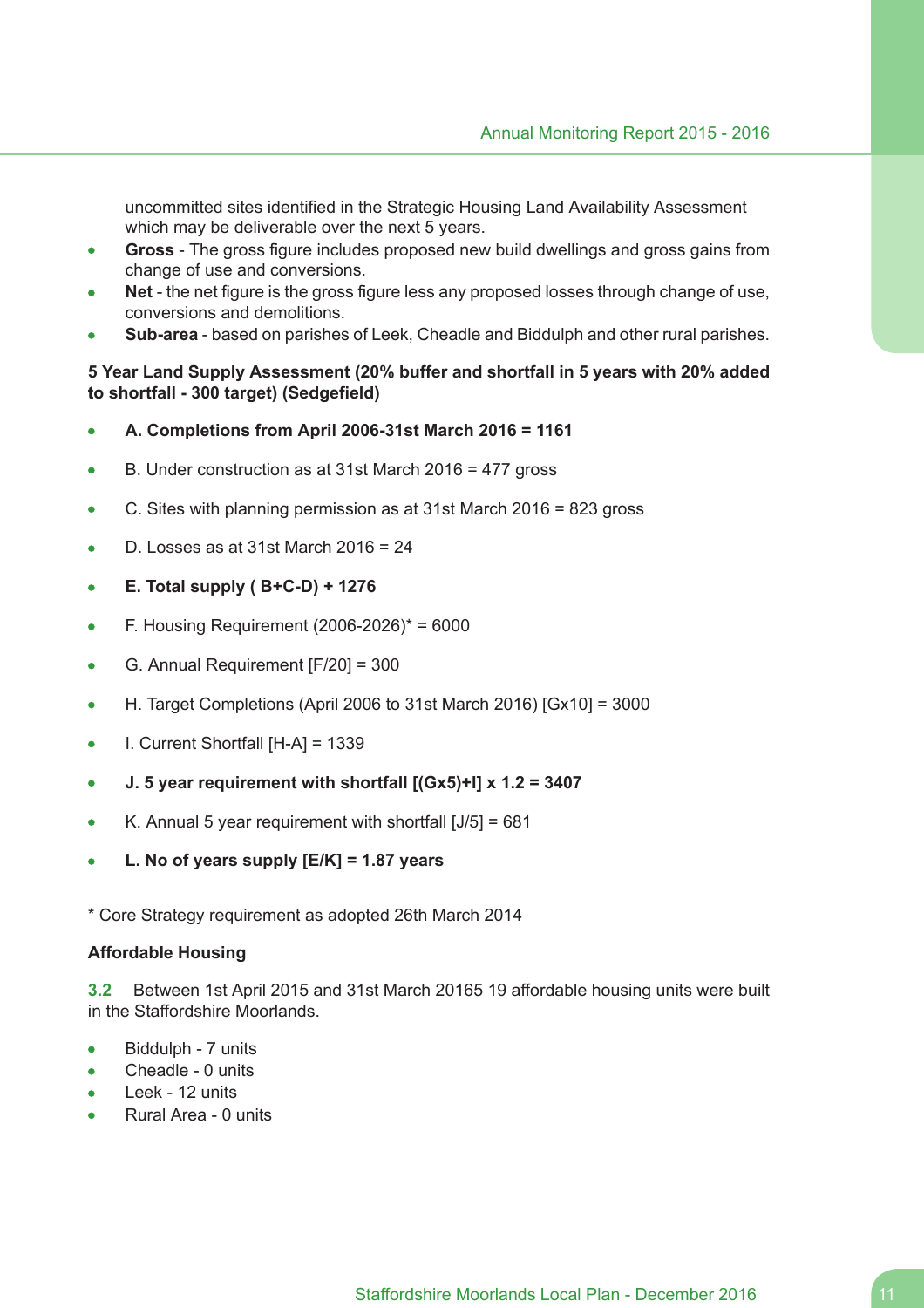## **3.1 Open Space**

## **Sport, Recreation and Open Space**

**3.3** The Council monitors the quantity, quality and accessibility of open space and outdoor sports facilities. Adopted Core Strategy Policy C2 states that where there is a proven deficiency, qualifying new residential development will be expected to make provision, or a contribution towards provision of open space, sports and recreation facilities which are necessary and reasonably related in form and scale.

|                 | Formal<br><b>Parks</b><br>(ha) | <b>Country</b><br><b>Parks</b><br>(ha) | <b>Natural</b><br>and<br>seminatural<br>open<br>space<br>(ha) | <b>Amenity</b><br><b>Green</b><br><b>Space</b><br>(ha) | <b>Facilities</b><br>for<br><b>Children</b><br>(ha) | <b>Facilities</b><br>for<br>Young<br><b>People</b><br>(ha) | <b>Outdoor</b><br><b>Sports</b><br><b>Facilities</b><br>(ha) | <b>Aldments</b><br>(ha) |
|-----------------|--------------------------------|----------------------------------------|---------------------------------------------------------------|--------------------------------------------------------|-----------------------------------------------------|------------------------------------------------------------|--------------------------------------------------------------|-------------------------|
| <b>Biddulph</b> | $-4.58$                        | 41.09                                  | 2.14                                                          | $-0.07$                                                | $-1.19$                                             | $-1.15$                                                    | $-10.27$                                                     | $-0.94$                 |
| Cheadle         | $-1.03$                        | $-12.04$                               | 0.6                                                           | 0.44                                                   | 0.09                                                | $-0.54$                                                    | $-1.42$                                                      | $-1.18$                 |
| Leek            | 11.02                          | 3.22                                   | $-1.24$                                                       | 0.25                                                   | $-1.05$                                             | $-0.89$                                                    | 0.08                                                         | 5.72                    |
| Rural           | $-9.0$                         | $-38.65$                               | 0.12                                                          | 0.89                                                   | $-1.42$                                             | $-2.64$                                                    | 1.20                                                         | $-2.56$                 |

|                 | Formal<br><b>Parks</b><br>(ha) | <b>Country</b><br><b>Parks</b><br>(ha) | <b>Natural</b><br>and<br>seminatural<br>open<br>space<br>(ha) | <b>Amenity</b><br><b>Green</b><br><b>Space</b><br>(ha) | <b>Facilities</b><br>for<br><b>Children</b><br>(ha) | <b>Facilities</b><br>for<br>Young<br><b>People</b><br>(ha) | <b>Outdoor</b><br><b>Sports</b><br><b>Facilities</b><br>(ha) | <b>Aldmants</b><br>(ha) |
|-----------------|--------------------------------|----------------------------------------|---------------------------------------------------------------|--------------------------------------------------------|-----------------------------------------------------|------------------------------------------------------------|--------------------------------------------------------------|-------------------------|
| <b>Biddulph</b> | $-4.83$                        | 39.99                                  | 1.31                                                          | $-0.4$                                                 | $-1.28$                                             | $-1.23$                                                    | $-12.8$                                                      | $-1.05$                 |
| Cheadle         | $-1.19$                        | $-12.72$                               | 0.08                                                          | 0.23                                                   | 0.03                                                | $-0.59$                                                    | $-2.99$                                                      | $-1.22$                 |
| Leek            | 10.77                          | 2.12                                   | $-2.07$                                                       | $-0.11$                                                | $-1.14$                                             | $-0.97$                                                    | $-2.47$                                                      | 5.74                    |
| Rural           | $-9.47$                        | $-40.75$                               | $-1.47$                                                       | 0.25                                                   | $-1.59$                                             | $-2.79$                                                    | $-3.62$                                                      | $-2.77$                 |

**Table 3.2 Future Balance (2026)**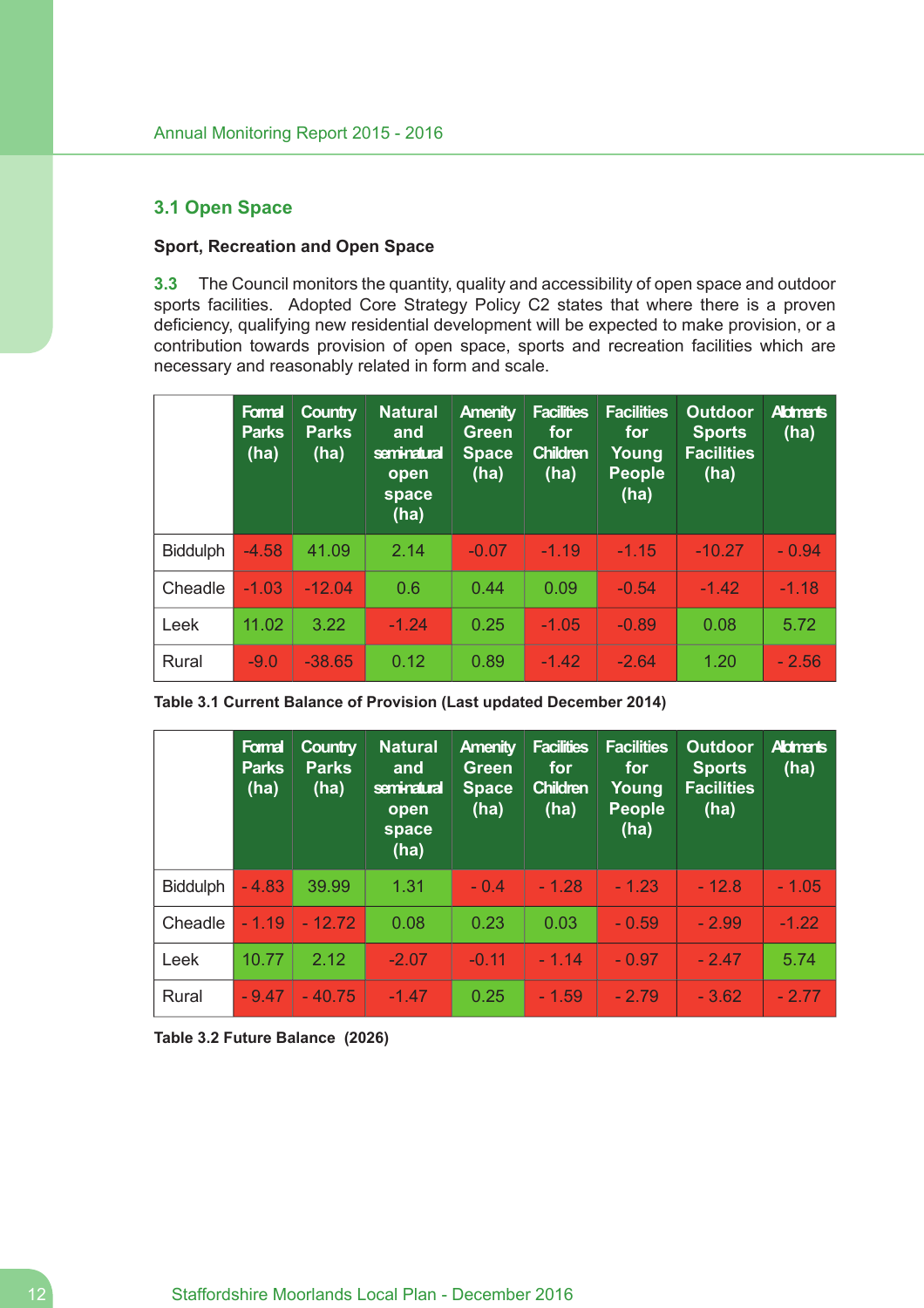# Duty to Co-operate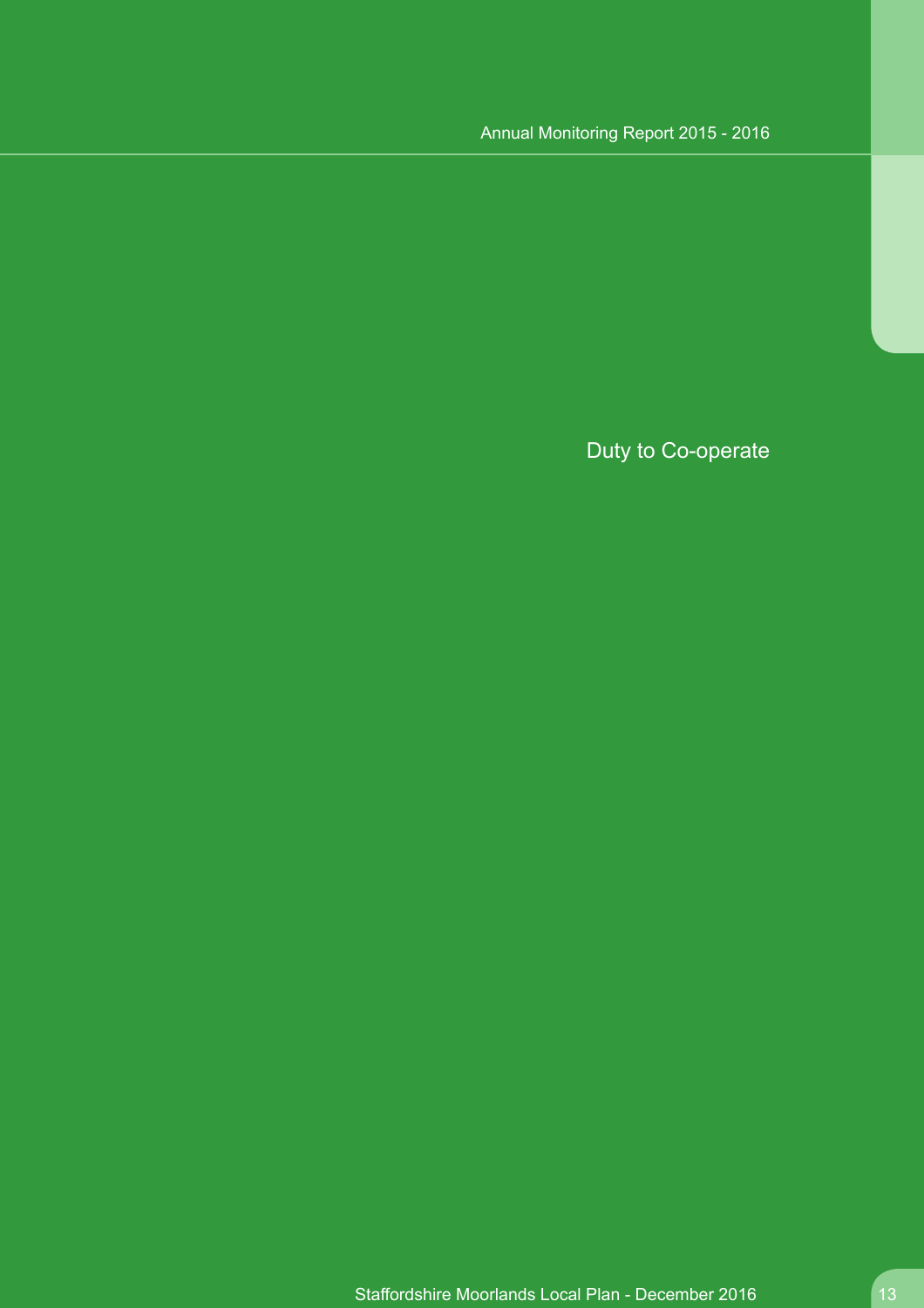## **4 Duty to Co-operate**

**4.1** Strategic planning is a key element of plan-making to ensure that social, economic and environmental planning issues are properly addressed at a larger than local scale. This is because the actions of people, businesses and services have consequences which go beyond a single local authority area. Following the abolition of the regional level, strategic planning will be undertaken through the 'duty to co-operate' requirement set out in the Localism Act and the NPPF which ensures that local authorities and public bodies that are critical to plan making co-operate with each other and that they are involved in continual constructive and active engagement as part of the planning process.

**4.2** The Council is working with neighbouring authorities, other public bodies and relevant partners in preparing the Local Plan. Work on the Local Plan is ongoing engagement methods have included meetings, consultation, partnership working and joint evidence gathering.

**4.3** The following tables summarise partnership working, joint evidence base studies and consultations that have taken place since 2015.

| <b>Partnership</b>                                           | <b>Authority / Organisation</b>                                                                                                                                                      | <b>Action</b>                                                                                                                                                                                                                                                                                                                                                                                          |
|--------------------------------------------------------------|--------------------------------------------------------------------------------------------------------------------------------------------------------------------------------------|--------------------------------------------------------------------------------------------------------------------------------------------------------------------------------------------------------------------------------------------------------------------------------------------------------------------------------------------------------------------------------------------------------|
| Strategic Alliance                                           | Staffordshire Moorlands<br>District Council and High<br>Peak Borough Council                                                                                                         | Since 2009 both councils have shared the delivery of key<br>services. This has been possible through a joint<br>management structure and sharing resources resulting in<br>significant cost savings for both authorities.                                                                                                                                                                              |
| <b>Officer Groups</b>                                        | <b>Staffordshire Moorlands</b><br>District Council and<br><b>Staffordshire County</b><br>Council                                                                                     | Frequent contact and meetings with colleagues including<br>the County Highways Team, the School Organisation<br>Team, Public Health Officer, Flood Risk Team, Minerals<br>and Waste and the County Archaeologist.                                                                                                                                                                                      |
| Staffordshire<br><b>Development Officers</b><br>Group (SDOG) | Representative from each<br>Council in Staffordshire                                                                                                                                 | Meets around 6 times a year to discuss strategic planning<br>issues.                                                                                                                                                                                                                                                                                                                                   |
| Cross Border<br><b>Discussion</b>                            | <b>Staffordshire Moorlands</b><br>District Council, Stoke on<br>Trent City Council,<br>Newcastle Borough<br>Council, Stafford Borough<br><b>Council and Cheshire East</b><br>Council | Specific officers groups have been formed to continue<br>cross-border discussions within the context of the 'Duty to<br>Co-operate' and establish appropriate protocols / structures<br>for political endorsement, facilitated through Council<br>Leaders and Chief Executives.<br>A Memorandum of Understanding was signed by Cheshire<br>East and Staffordshire Moorlands Councils in August 2014.   |
| Neighbouring<br>authorities                                  | <b>Peak District National Park</b><br>Authority, Cheshire East<br>Council, Newcastle<br>Borough Council and<br>Stoke-on-Trent Borough<br>Councils                                    | Informal meetings and communications to discuss various<br>strategic cross-border issues and planning policy and<br>relevant issues in the emerging Local Plan. Relevant<br>neighbouring authorities were consulted on the Council's<br>Green Belt Review and the Landscape, Local Green Space<br>and Heritage Impact Study and invited to comment on the<br>methodology and the final draft document. |
| Local Enterprise<br>Partnership                              | Staffordshire and<br>Stoke-on-Trent LEP                                                                                                                                              | A Planning Charter Mark has been agreed by the LEP and<br>the constituent Local Authorities. The Council's Cabinet<br>agreed to taking the LEP recommendations for the<br>contents of the agreement forward in October 2014.                                                                                                                                                                           |

### **Partnership Working**

## 14 Staffordshire Moorlands Local Plan - December 2016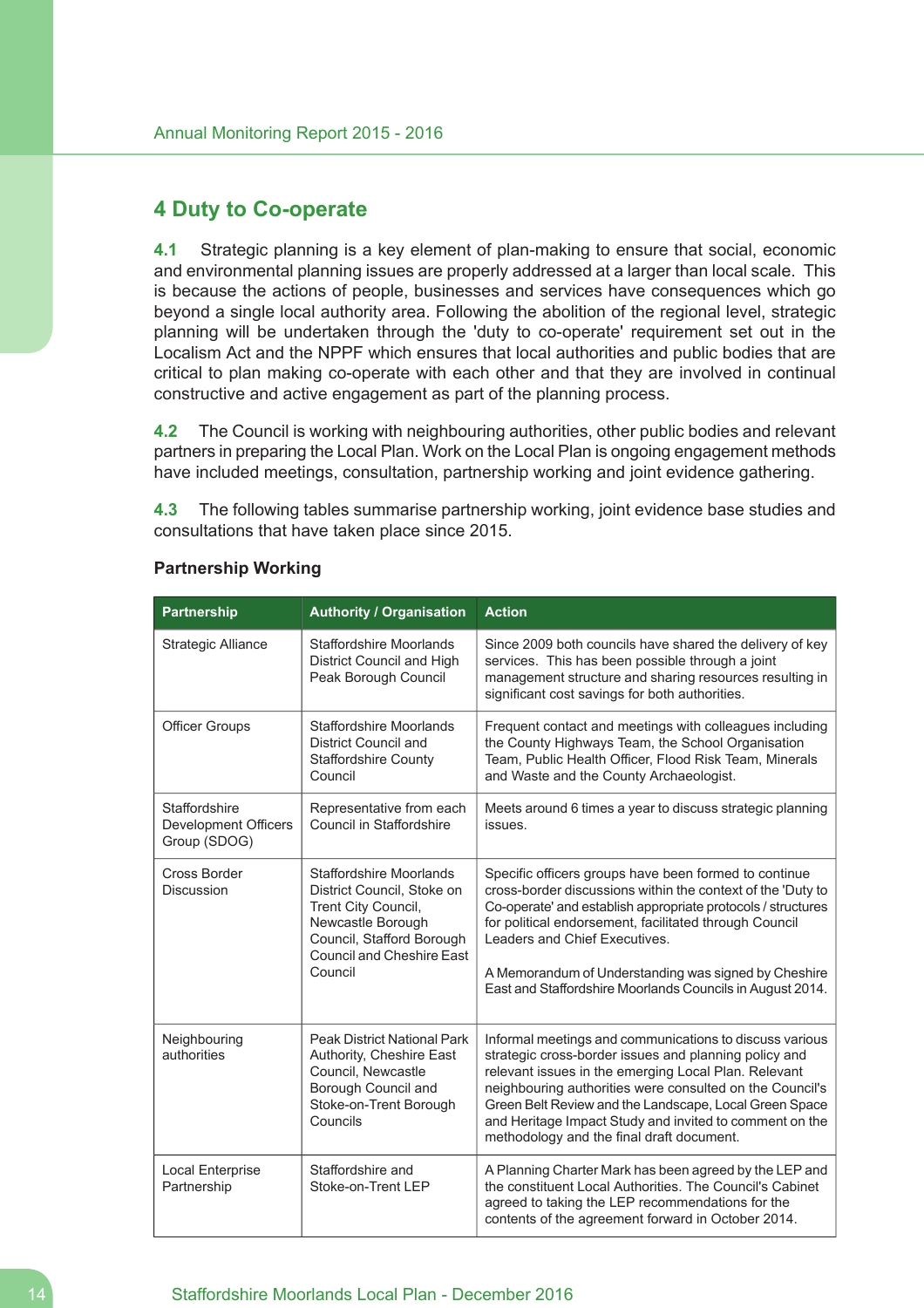| Partnership                | <b>Authority / Organisation</b>                                                                                                                                               | <b>Action</b>                                                                                                                                                                                                                                                                        |
|----------------------------|-------------------------------------------------------------------------------------------------------------------------------------------------------------------------------|--------------------------------------------------------------------------------------------------------------------------------------------------------------------------------------------------------------------------------------------------------------------------------------|
|                            |                                                                                                                                                                               | Importantly the process seeks to ensure that development<br>plans are co-ordinated with the overall Strategic Economic<br>Plan.                                                                                                                                                      |
| Monitoring                 | Representative from each<br>Council in Staffordshire                                                                                                                          | Staffordshire County Council co-ordinates monitoring on<br>an annual basis. Meetings are held on an annual basis<br>to discuss issues and promote consistency.                                                                                                                       |
| Member / Officer<br>Groups | Representative from each<br>Council in Staffordshire                                                                                                                          | A number of groups exist, such as the Staffordshire<br>Executive and Leader's Group consisting of Chief Officers<br>and Leaders of Councils in Staffordshire. The Staffordshire<br>& Stoke on Trent Planning Forum also exists specifically<br>to discuss strategic planning issues. |
| <b>Plan Production</b>     | Environment Agency, Coal<br>Authority, Sport England,<br>English Heritage, Natural<br>England, United Utilities,<br>Severn Trent, Wildlife<br>Trust, Parsish/Town<br>Councils | Throughout the plan making process correspondence<br>and/or meetings have taken place with key organisations.                                                                                                                                                                        |

## **Table 4.1 Partnership Working**

## **Joint Evidence Base Studies**

| Name of<br><b>Document</b>                        | <b>Date</b><br>published                     | <b>Authority / Organisation</b>                                                                                                                                                            | <b>Action</b>                                                                       |
|---------------------------------------------------|----------------------------------------------|--------------------------------------------------------------------------------------------------------------------------------------------------------------------------------------------|-------------------------------------------------------------------------------------|
| CIL, Development<br>Capacity &<br>Viability Study | Study in<br>early<br>stages of<br>production | Joint Study for Staffordshire Moorlands<br>District Council & High Peak Borough<br>Council (CIL element only).                                                                             | Results of this study will inform<br>the new Local Plan and<br>allocation of sites. |
| Gypsy & Traveller<br>Accommodation<br>Assessment  | November<br>2015                             | Joint Study for Staffordshire Moorlands<br>District Council, Newcastle Borough<br>Council, Stoke City Council & Stafford<br>Borough Council. Liaison with all<br>neighbouring authorities. | Results of this study will inform<br>the new Local Plan and<br>allocation of sites. |

## **Table 4.2 Joint Evidence Based Studies**

## **Consultations**

| Name of                                                                                                            | <b>Consultation</b> | <b>Authority /</b>                                                                                                                      | <b>Action</b>                                                                                                    |
|--------------------------------------------------------------------------------------------------------------------|---------------------|-----------------------------------------------------------------------------------------------------------------------------------------|------------------------------------------------------------------------------------------------------------------|
| <b>Document</b>                                                                                                    | <b>Start Date</b>   | <b>Organisation</b>                                                                                                                     |                                                                                                                  |
| Staffordshire<br>Moorlands Local<br><b>Plan Site Options</b><br>Consultation<br>Booklet (including<br>SCI & SHLAA) | <b>July 2015</b>    | All residents and<br>businesses in<br>Staffordshire<br>Moorlands, all<br>interested parties on<br>the LDF database<br>and all statutory | Responses received were taken into consideration<br>in the preparation of the Preferred Options<br>Consultation. |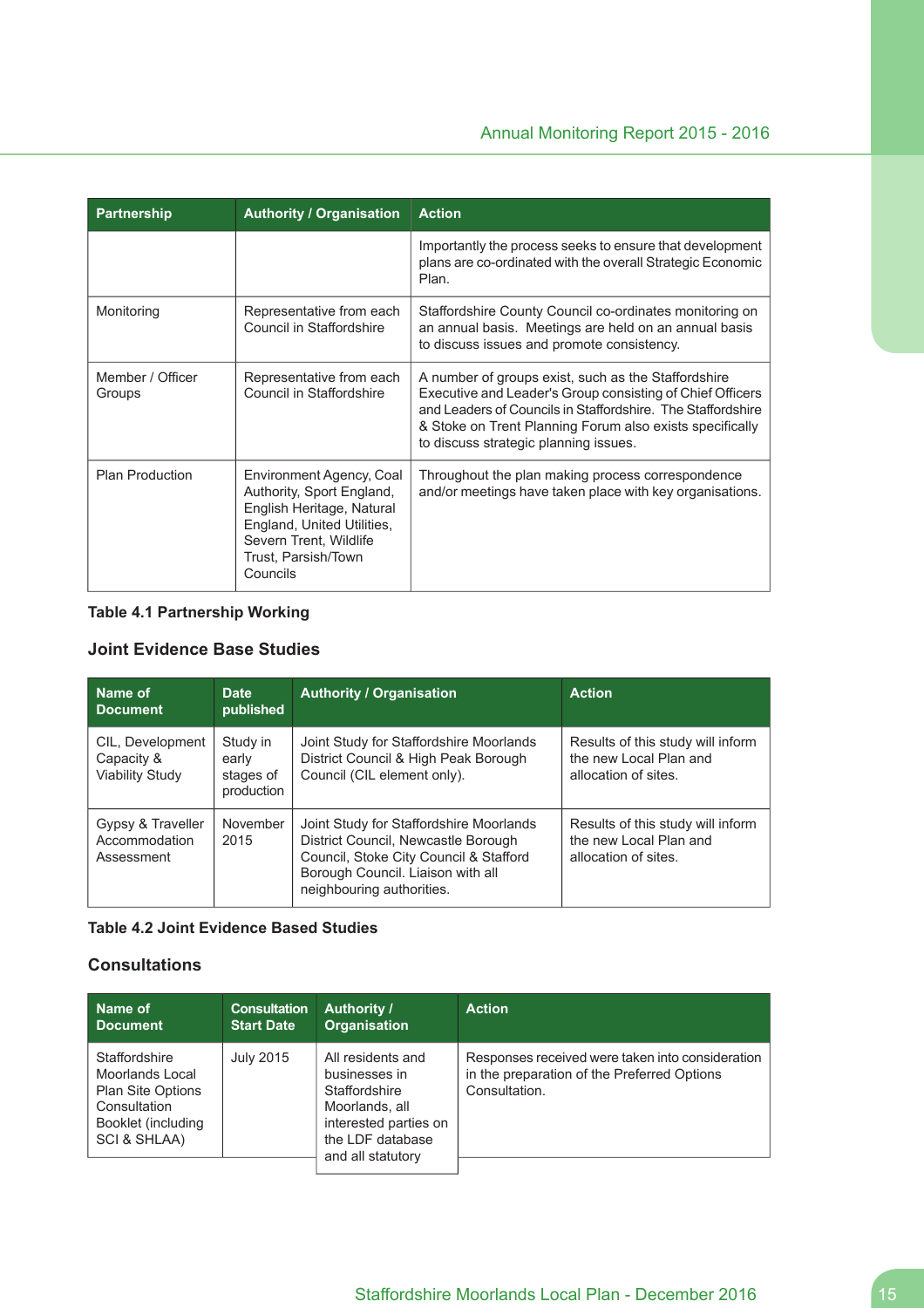| Name of                                                                                   | <b>Consultation</b> | <b>Authority /</b>                         | <b>Action</b>                                    |
|-------------------------------------------------------------------------------------------|---------------------|--------------------------------------------|--------------------------------------------------|
| <b>Document</b>                                                                           | <b>Start Date</b>   | <b>Organisation</b>                        |                                                  |
| Staffordshire<br>Moorlands<br><b>Preferred Site</b><br>Options & Boundary<br>consultation | 28 April 2016       | bodies and<br>neighbouring<br>authorities. | Responses received are currently being analysed. |

**Table 4.3 Planning Documents**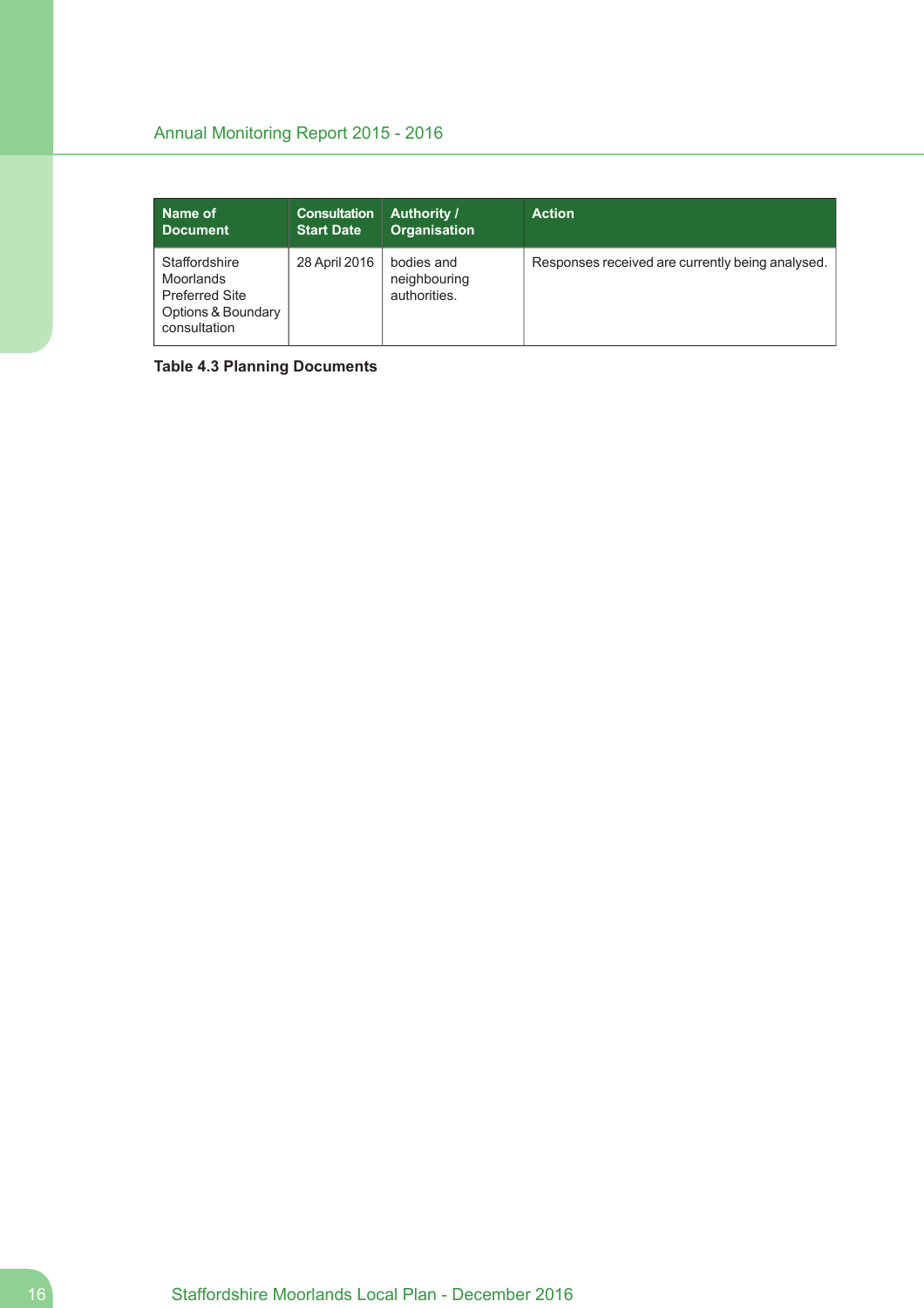Statement of Community Involvement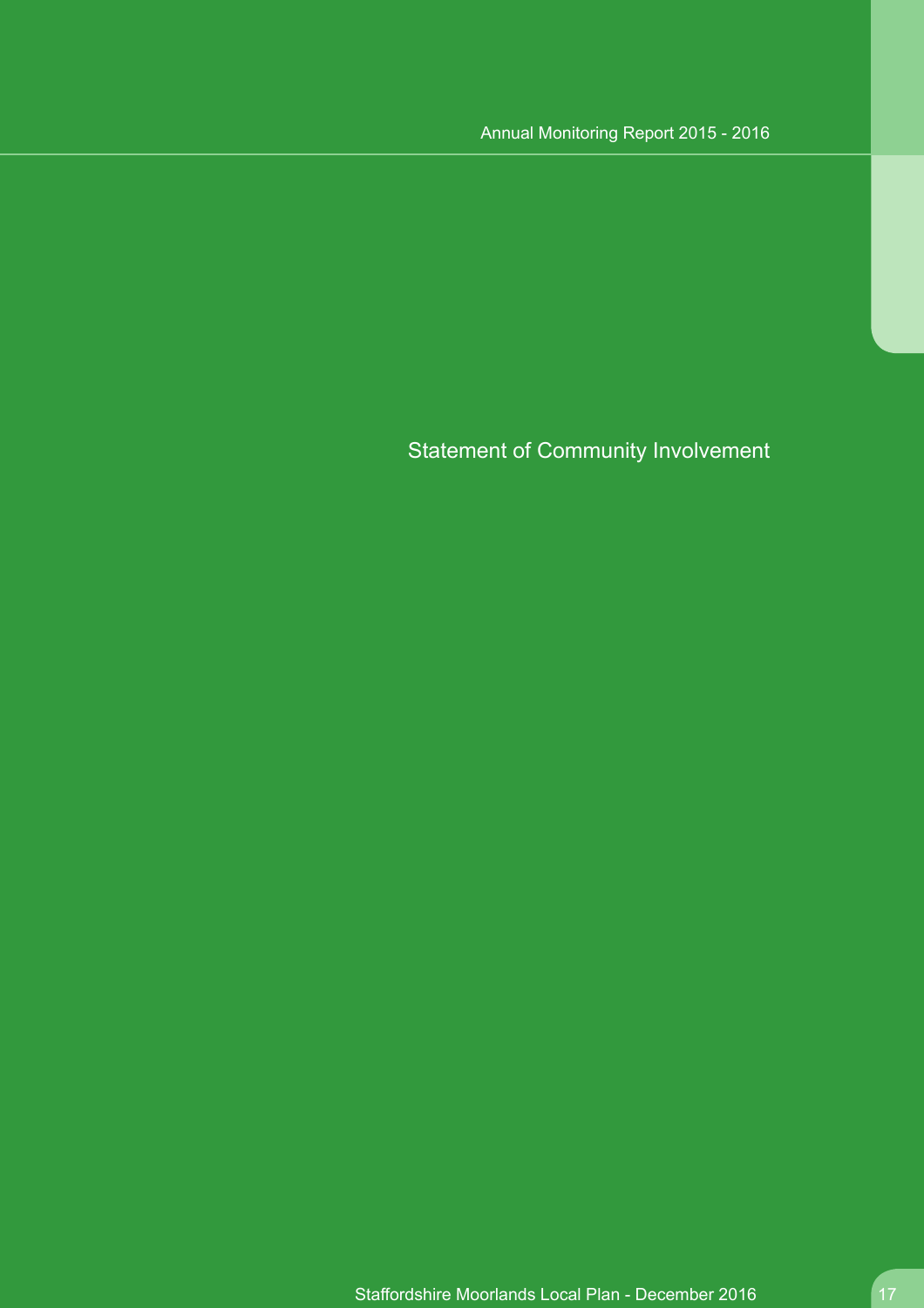## **5 Statement of Community Involvement**

**5.1** The Statement of Community Involvement (SCI) is a document explaining to the local community how they will be involved in the preparation of planning policy documents and planning applications. The preparation of an SCI is a statutory requirement under the Planning & Compulsory Purchase Act 2004. It is intended to set out standards to be met by the authority in terms of community involvement, building on the minimum requirements set out in the Town & Country Planning (Local Planning) (England) Regulations 2012.

**5.2** The Council's first SCI was adopted in 2006 and an updated SCI was adopted in December 2014. A revision to Chapter 5 of the updated SCI, relating to consultation on planning applications was consulted on in July 2015. This amendment was necessary to reflect the latest planning procedures which came into place after the SCI was adopted.

**5.3** In line with the monitoring requirements set out in the new SCI, future versions of the AMR will provide a summary of the previous years' community involvement activities in relation to Development Plan Documents and Supplementary Planning Documents and assess their effectiveness. This will be done by:

- Use of equal opportunities monitoring data collected from participants of consultation exercises;
- Use of the Citizens' Panel (where appropriate) to obtain feedback on the effectiveness of planning policy consultations in terms of methods of notification and gathering views;
- Consideration of comments received about the quality and effectiveness of planning policy consultations from participants.

**5.4** During the monitoring period consultation was carried out on the Site Options for the Local Plan, this consultation also included a revision to the adopted SCI. The consultation was carried out from July - September 2015 and sought views on the following;

- Site options and development boundaries  $\bullet$
- The Council's Strategic Housing Land Availability Assessment (SHLAA)
- Potential review of certain policy areas
- It also included a call for sites
- Changes to the SCI to reflect planning procedures contained in The Town and Country Planning (Development Management Procedures)(England) Order 2015, which relate to new legal requirements upon developers to conduct their own pre-application consultation and when the Council may undertake wider consultation for major proposals. It also clarifies the separate consultation requirements for wind turbine proposals.
- **5.5** The consultation was widely publicised in line with the SCI:
- Postcards or emails were sent to all interested parties on the Local Plans database (around 3,000). This included all Town and Parish Councils as well as local and statutory organisations and members of the public. Also notified were all those who took part in the previous consultations (where valid contact details were provided);
- The consultation was advertised on the home page of the Council's website throughout the 10 weeks with details available on the planning policy webpages and a link through to the Council's online consultation portal was provided to enable people to make online comments;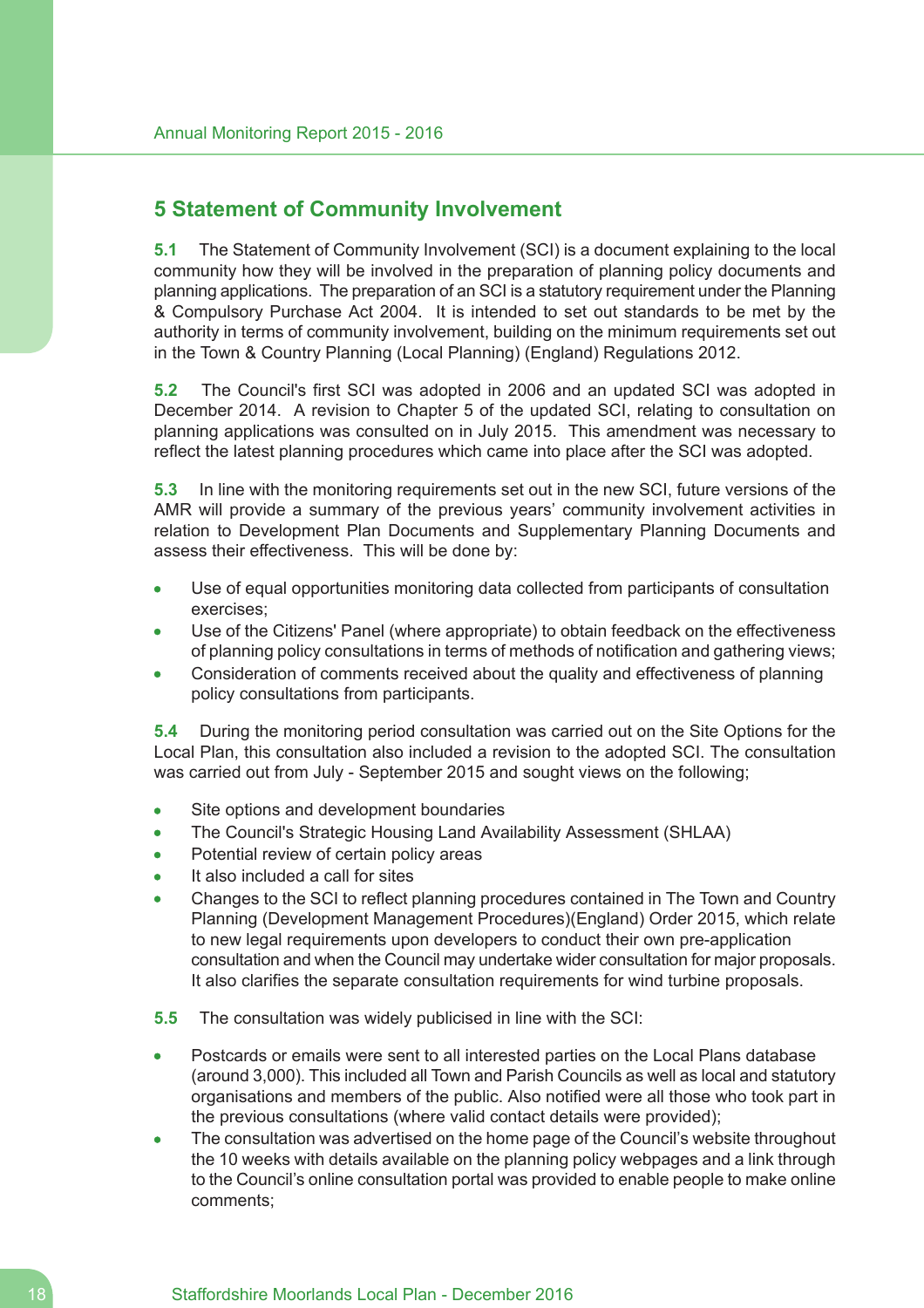- Copies of the consultation booklet were placed on deposit at Moorlands House, Leek  $\bullet$ Cheadle & Biddulph One Stop Shops, as well as Biddulph, Blythe Bridge and Werrington Libraries. Paper response forms were also made available at all these locations;
- Consultation events were held throughout the District where interested parties could attend drop in sessions to view the consultation documents and talk to planning officers.

**5.6** There was a high response to the consultation around 5,500 responses were received from individuals and organisation the highest number of response received to a Local Plan consultation for many years. A summary of the responses to the consultation are detailed in the Options Site Assessments which can be seen on the Council's website and the comments on the on the SCI are detailed in the SCI Consultation Statement.

**5.7** The Options Site Assessments provided a summary of the the responses received and key issues raised, officer comment to this and draft recommendation. The responses to the consultation have been take into consideration in the preparation of the Preferred Options document.

**5.8** The high level of response to the consultation indicates that it was well publicised and people were aware of the consultation being undertaken.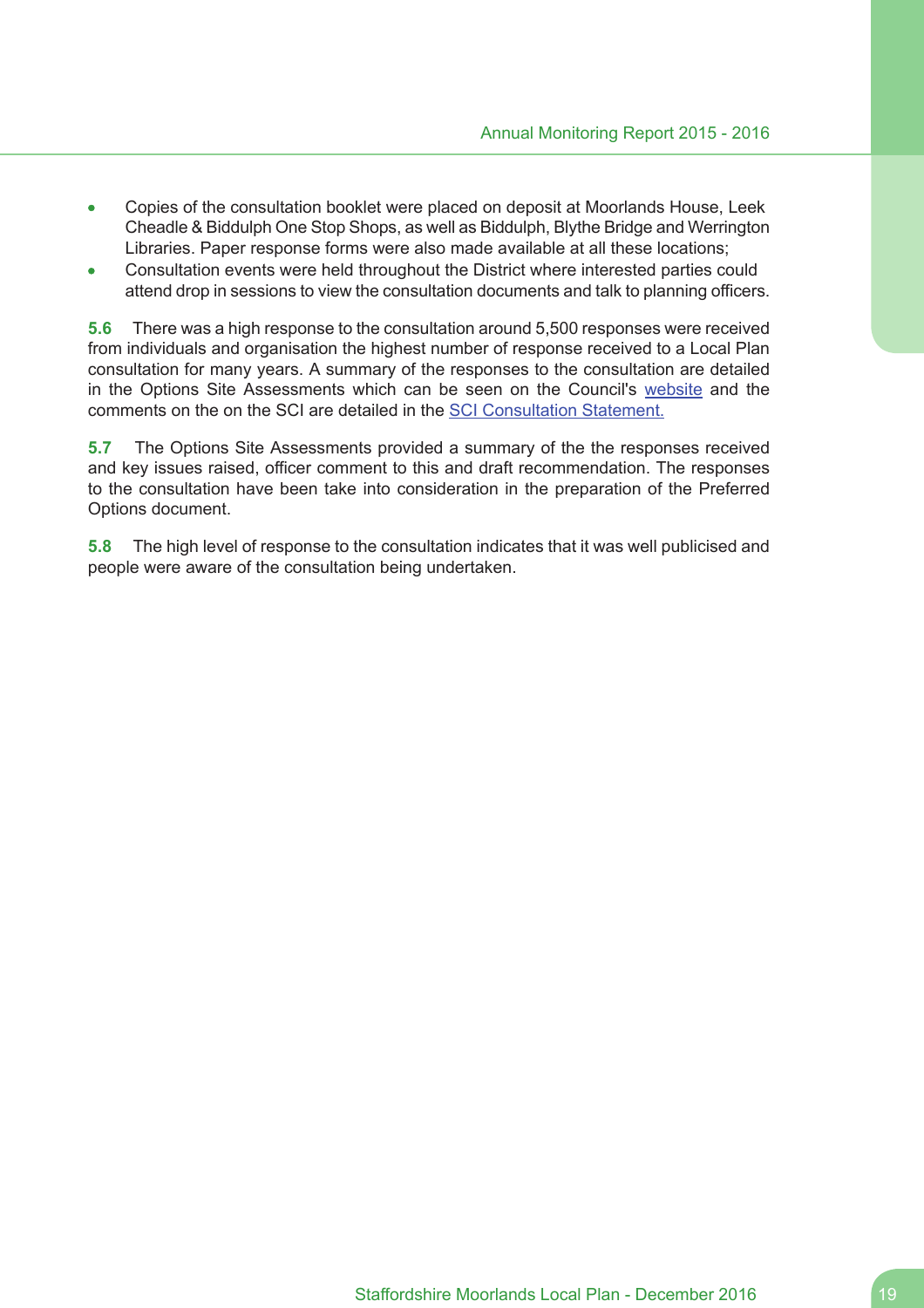Neighbourhood Planning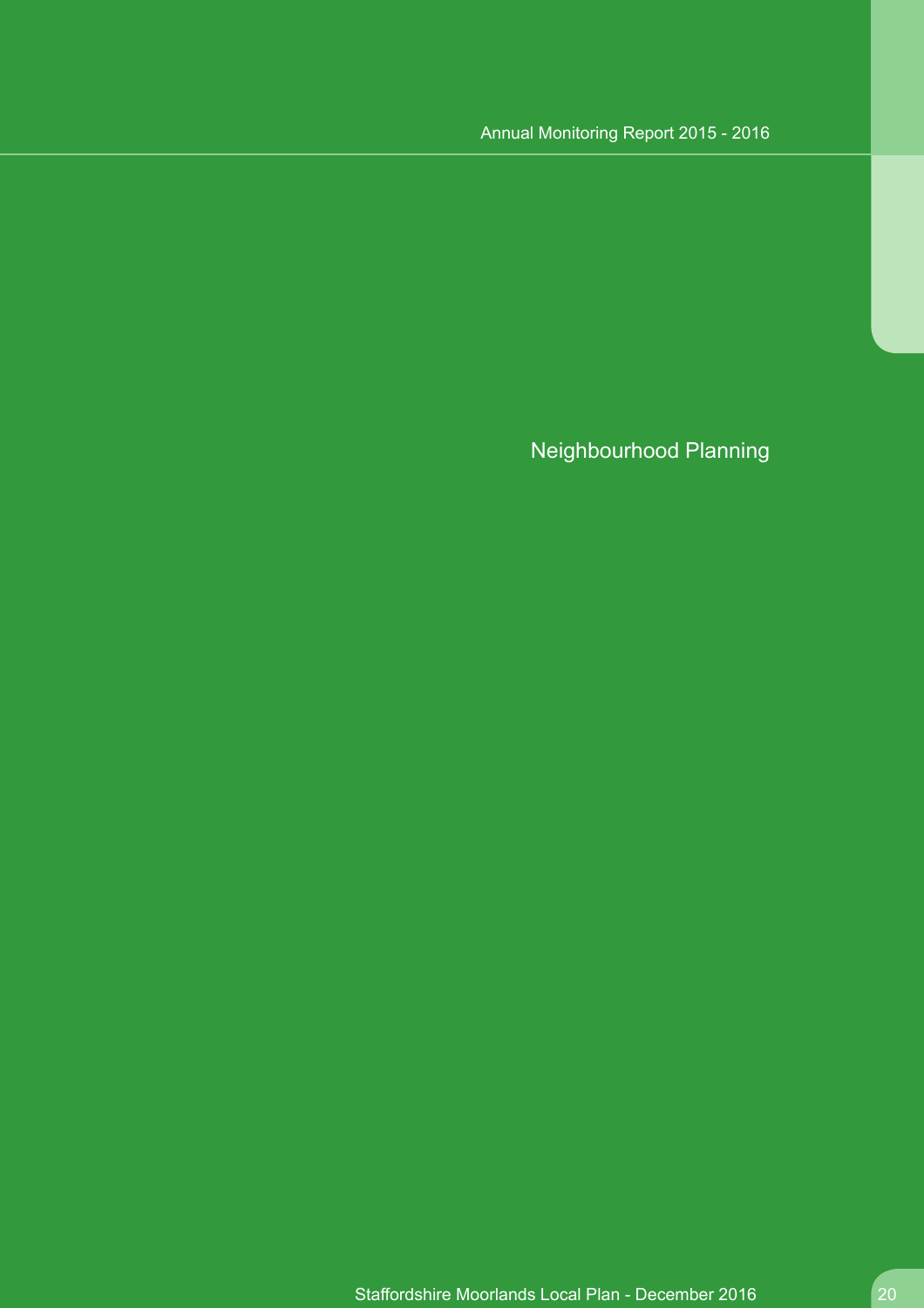# **6 Neighbourhood Planning**

## **Neighbourhood Planning**

**6.1** Neighbourhood planning is part of the new planning system introduced by the Localism Act 2011, through the establishment of Neighbourhood Development Plans, Neighbourhood Development Orders and Community Right to Build initiatives.

**6.2** Neighbourhood planning enables members of a local community to take forward planning proposals for the neighbourhood in which they live. Local communities can produce Neighbourhood Plans for their local area, putting in place planning policies for the future development and growth of the neighbourhood. Neighbourhood Development Plans are voluntary local planning policy documents - that are written and developed by a community - usually led by a town or parish council.

**6.3** Once a neighbourhood plan is made, and adopted in Staffordshire Moorlands it will form part of the Local Development Plan for Staffordshire Moorlands. This means that it will become a main consideration within the local planning system.

## **Support for Neighbourhood Planning**

**6.4** The District Council supports Neighbourhood Planning and aims to provide assistance to local communities who wish to produce plan by providing:

- Initial advice and an introductory meeting to explain the process.  $\bullet$
- Holding Neighbourhood Planning forums  $\bullet$
- Advice on the evidence needed to prepare the plan.  $\bullet$
- Provision of local maps.
- Specialist technical advice on issues such as affordable housing, heritage and conservation and sustainability appraisal.
- A "critical friend" role throughout the drafting of the plan, attending steering group meetings where necessary to provide advice and support.
- Assistance with consultation and publicity programmes, including providing details of statutory
- consultees and support with press releases.
- Reviewing draft documents to ensure they meet the basic condition  $\bullet$

**6.5** There are five Neighbourhood Designated Areas in the District of these three were designated during the monitoring period. The details below give progress to date on all the Neighbourhood Plans. For all the neighbourhood areas the designated area is the same as the parish/town council area. All relevant bodies have had discussions with Staffordshire Moorlands District Council regarding preparation of their Neighbourhood Plans.

### **Leekfrith Neighbourhood Plan**

- $\bullet$ **Name of Designated Neighbourhood Area**: Leekfrith
- **Date of Designation**: 24 March 2015 (Staffordshire Moorlands District Council) and 13 March 2015 (Peak District National Park Authority)
- **Relevant Body**: Leekfrith Parish Council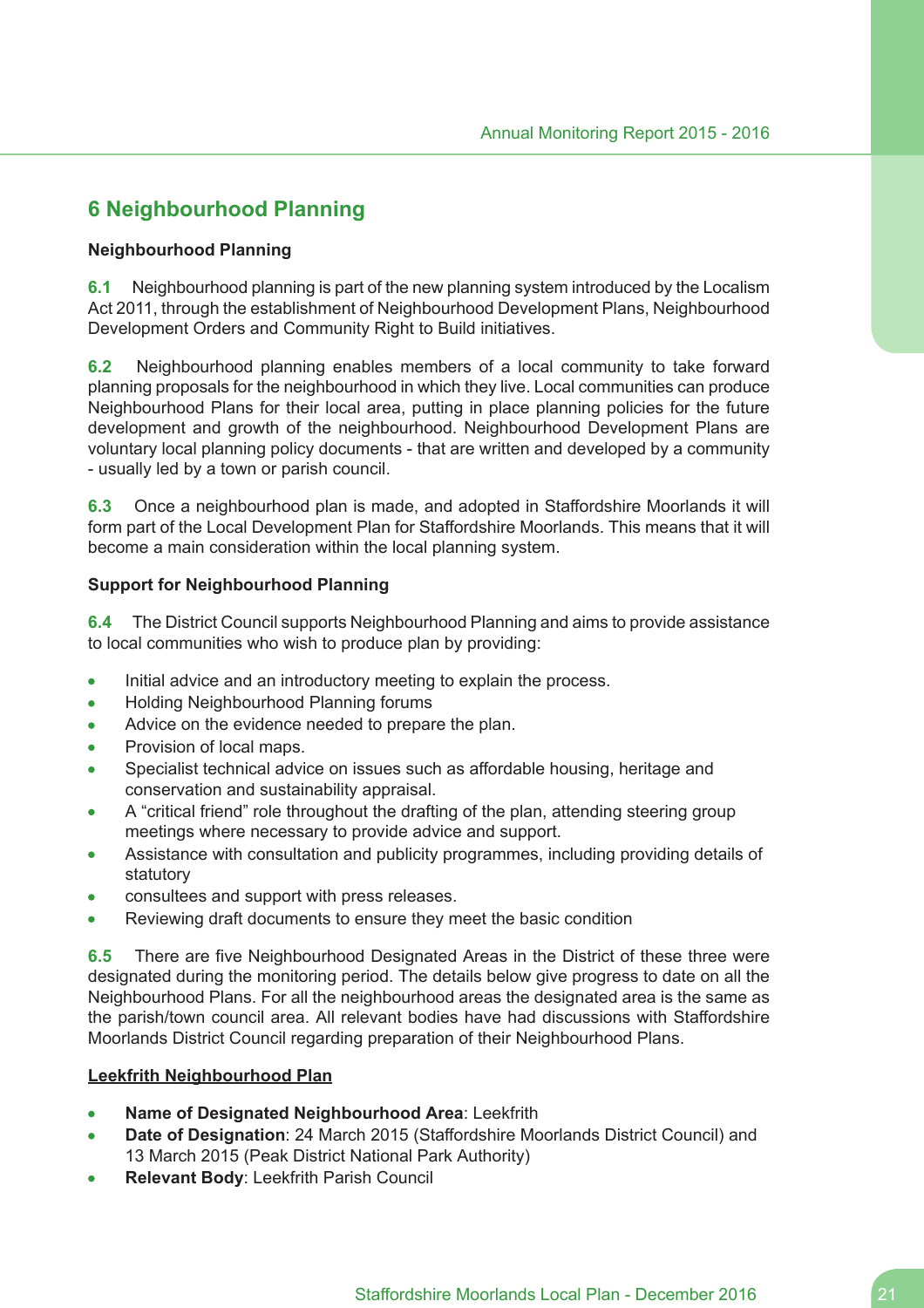### **Brown Edge Neighbourhood Area**

- **Name of Designated Neighbourhood Area**: Brown Edge
- **Date of Designation**: 16 February 2016
- **Relevant Body**: Brown Edge Parish Council  $\blacksquare$

### **Biddulph Neighbourhood Area**

- **Name of Designated Neighbourhood Area**: Biddulph  $\bullet$
- **Date of Designation**: 16 February 2016
- **Relevant Body**: Biddulph Town Council

#### **Checkley Neighbourhood Area**

- **Name of Designated Neighbourhood Area**: Checkley
- **Date of Designation**: 16 February 2016
- **Relevant Body**: Checkley Parish Council

## **Draycott in the Moors Area**

- **Name of Designated Neighbourhood Area**: Draycott in the Moors  $\bullet$
- **Date of Designation**: 19 July 2016  $\bullet$
- **Relevant Body**: Draycott in the Moors Parish Council  $\bullet$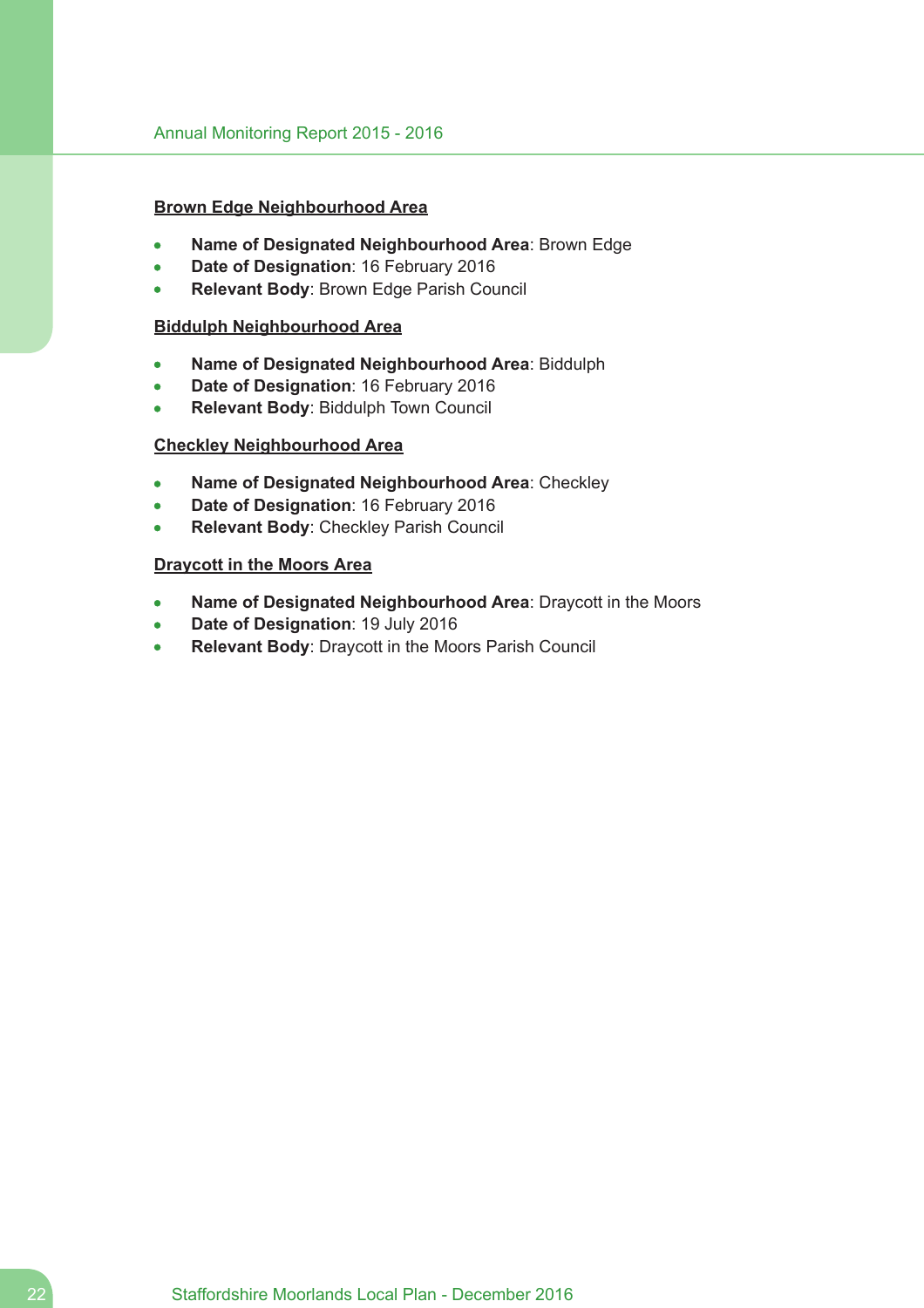# Community Infrastructure Levy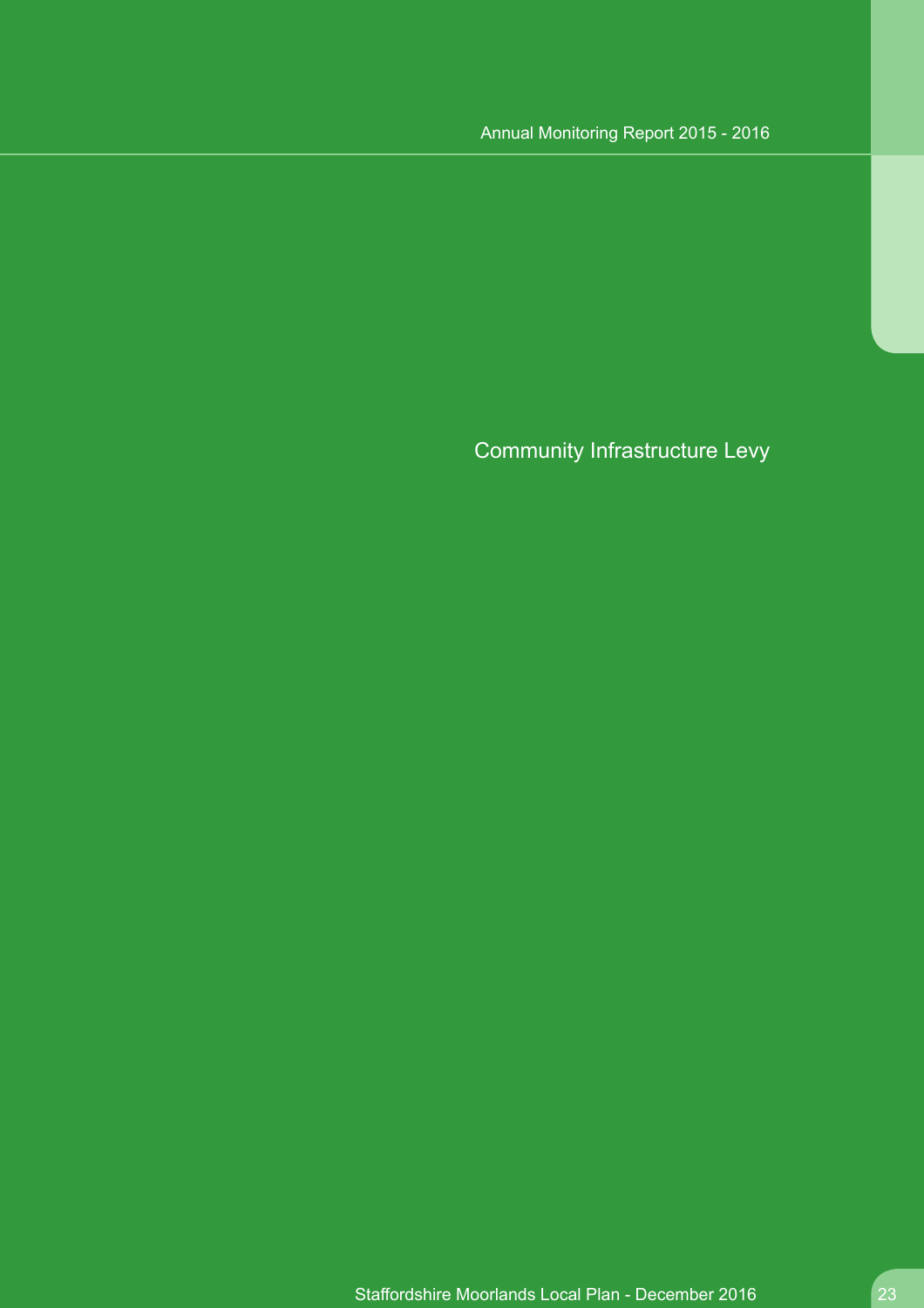# **7 Community Infrastructure Levy**

**7.1** The Community Infrastructure Levy (CIL) is a planning charge, introduced by the Planning Act 2008 as a tool for local authorities in England and Wales to help deliver infrastructure to support the development of their area. It came into force on 6 April 2010 through the Community Infrastructure Levy Regulations 2010.

**7.2** In 2013 Staffordshire Moorlands District Council along with the Peak District National Park Authority, Derbyshire Dales District Council and High Peak Borough Council commissioned a viability assessment (2013) which considers how CIL charges could be implemented.

**7.3** Staffordshire Moorlands District Council and High Peak Borough Council have commissioned consultants Keppie Massie to provide an update to the earlier study.

**7.4** The Council has not made a decision on whether or not it will take CIL forward yet.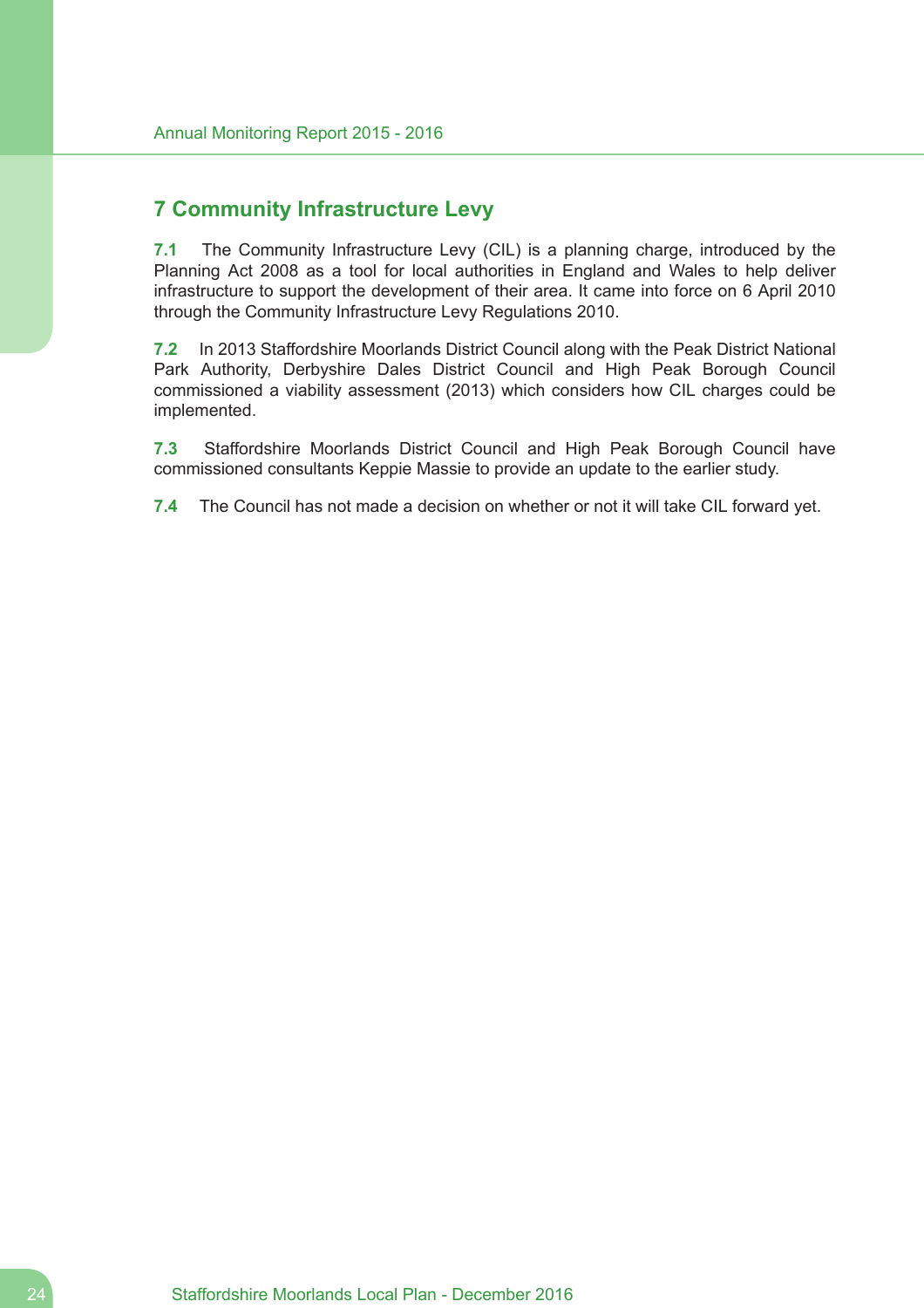# Self Build Register